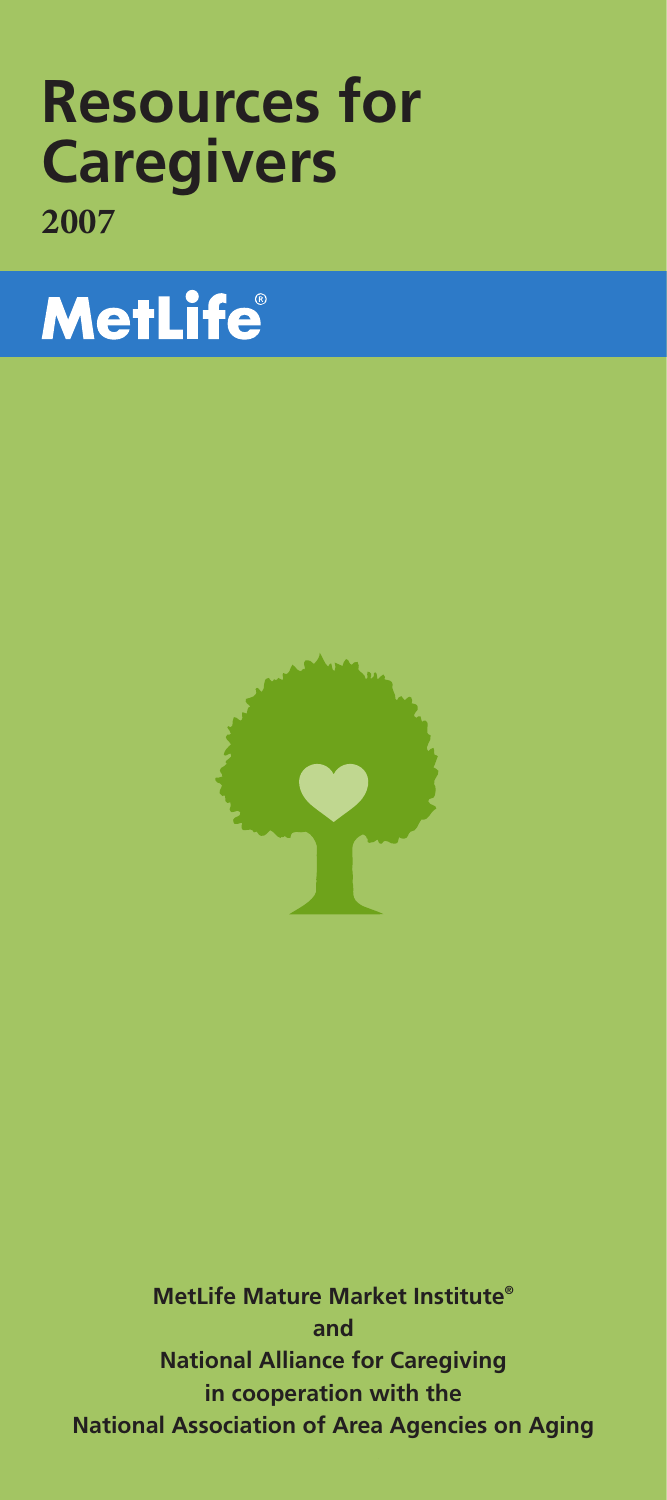

As a caregiver, you are not alone. Approximately 22.9 million households provide unpaid care to an adult family member or friend who is age 18 and older.<sup>1</sup> On average, caregivers provide 21 hours of care per week.<sup>2</sup> This "free" care, however, is not without cost; many family caregivers feel isolated, stressed by balancing work, family, and caregiving, and perhaps even depressed. The value of family caregiving to society has been estimated to be \$306 billion annually.<sup>3</sup>

Nearly 60% of those caring for an adult over age 50 are working, the majority of them full time.<sup>4</sup> In the past, responsibilities for caregiving almost exclusively belonged to women, but currently about 39% of caregivers are men.<sup>5</sup>

*Resources for Caregivers* was prepared by the National Alliance for Caregiving and the MetLife Mature Market Institute, in cooperation with the National Association of Area Agencies on Aging (n4a), to help individuals and families who have assumed the role of caregiver or anticipate future caregiving. This brochure should be viewed as a starting point in your pursuit of resources. It provides mailing addresses, phone numbers and Internet addresses of national associations and organizations, plus an annotated list of caregiver-related books, videos and Web sites. Retail prices of books, tapes and videos are listed. The items in this guide are generally available at any bookstore. Other materials can be ordered using the addresses listed in the guide.

This guide was revised in 12/06. All information is time-sensitive and subject to change.

Copyright: © 2006 Metropolitan Life Insurance Company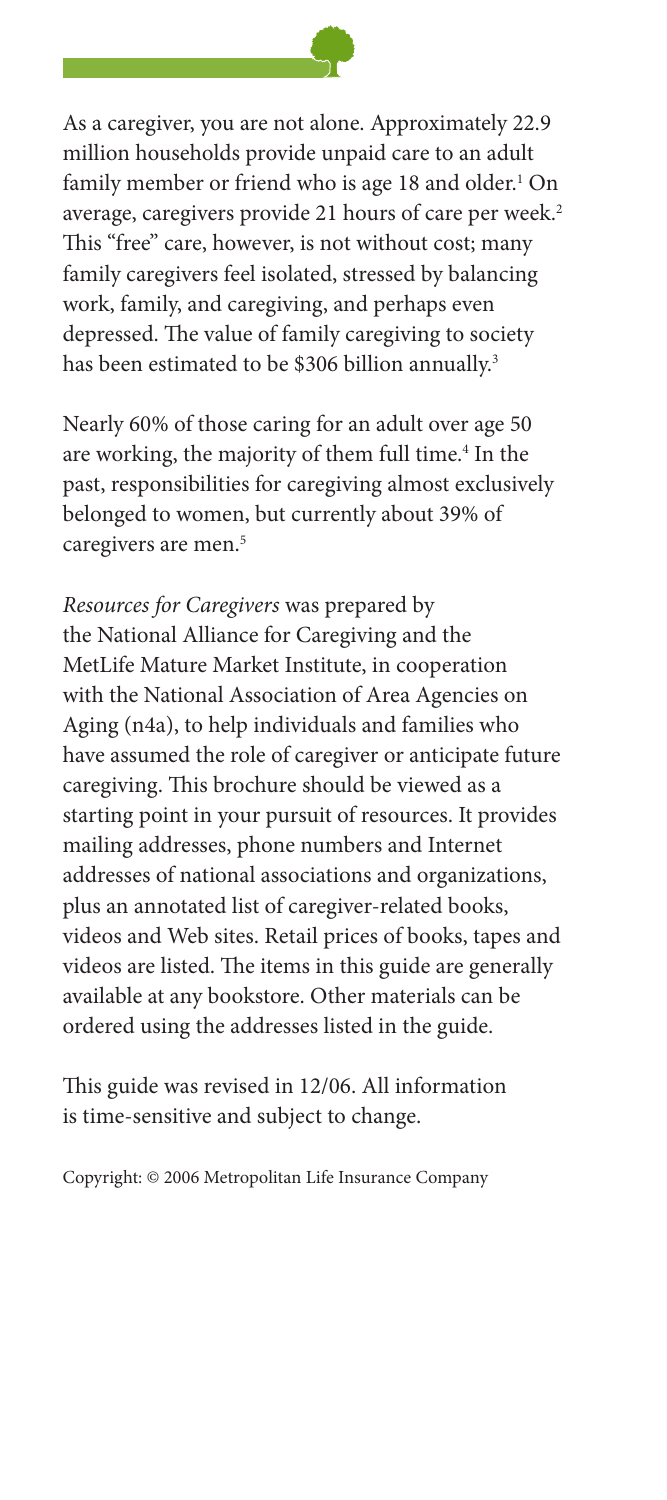

# **Resources for Caregivers**

# **TABLE OF CONTENTS**

 $\mathcal{L}(\mathcal{L})$ 

| <b>Caregiver Services and Support</b> |
|---------------------------------------|
|                                       |
|                                       |
| • Associations and Organizations 7    |
| · Video and Audio Resources  12       |
| Caring for Loved Ones With            |
|                                       |
|                                       |
|                                       |
|                                       |
|                                       |
|                                       |
| • Heart Disease24                     |
| • Mental Illness 24                   |
| • Multiple Sclerosis 25               |
| • Parkinson's Disease26               |
|                                       |
| Financial and Legal Resources 28      |
|                                       |
| For Pet Owners31                      |
| Government Resources32                |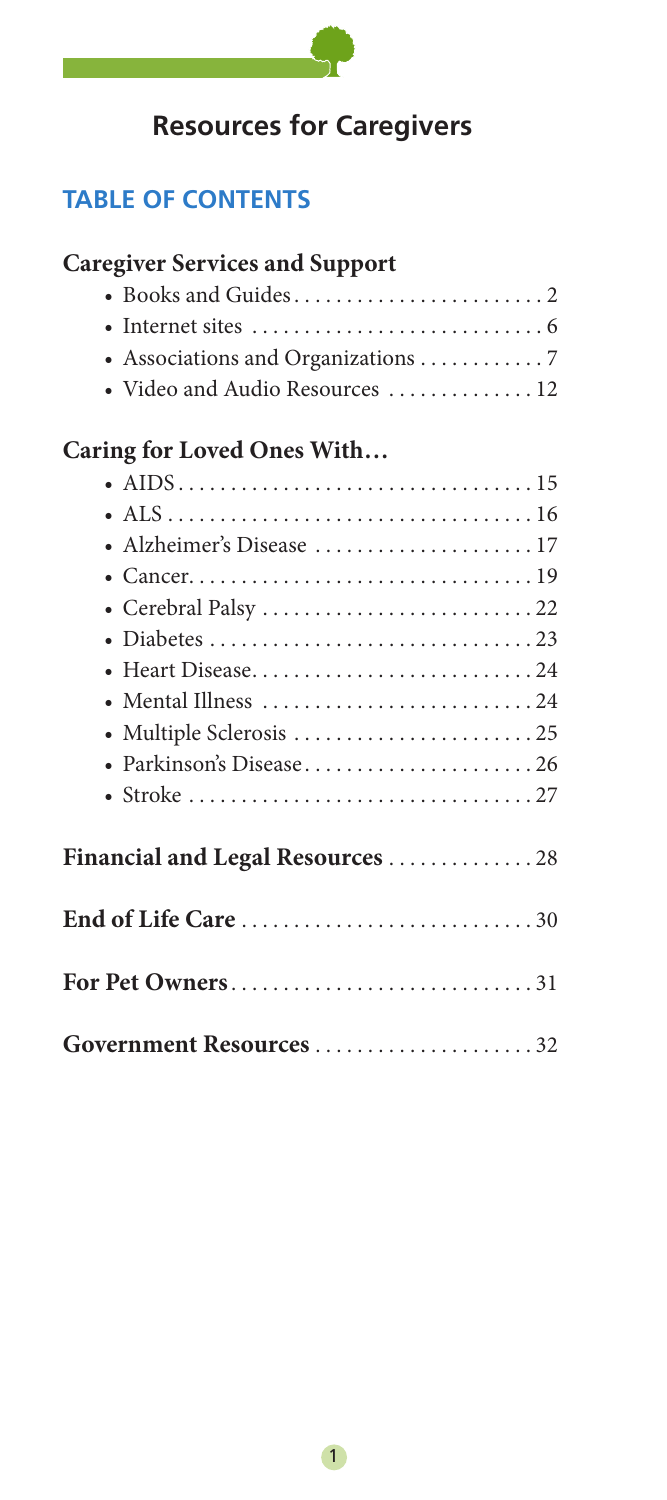# **CAREGIVER SERVICES AND SUPPORT**

# **Books and Guides**

#### *AARP Publications*

- Assisted Living: Weighing the Options (D17051)
- Choosing Good Care: A Family Guide to Finding a Nursing Home (D17064)
- Getting By With a Little Help: Community Services to Meet Changing Needs (D17046)
- Navigating Your Way to a Quality Assisted Living Facility (D17037)

Single copies of these booklets for caregivers and their families are free from:

AARP Fulfillment

601 E Street, NW

Washington, DC 20049

Include the publication title and stock number and your postal mailing address. You may also call them toll free at 1-888-OUR-AARP or 1-888-687-2277 to request these publications.

> *Nearly two-thirds of caregivers are employed full or part-time.6*

# *Always On Call: When Illness Turns Families Into Caregivers*

This book is a compilation of chapters from 12 authors caregivers, advocates and health care professionals—that aims to advance the understanding of family caregiving and enhance advocacy measures. It contains personal narratives and a resource guide and addresses work, family and insurance issues.

Levine, C. (2004) United Hospital Fund of New York City *ISBN: 0826514618* Suggested retail price is \$24.95.

# *Caring for Your Parents: The Complete AARP Guide*

This book discusses innovative ways that others have approached caregiving issues and concerns. It explores a variety of caregiving topics, includes many helpful tips and contains a listing of resources related to each chapter.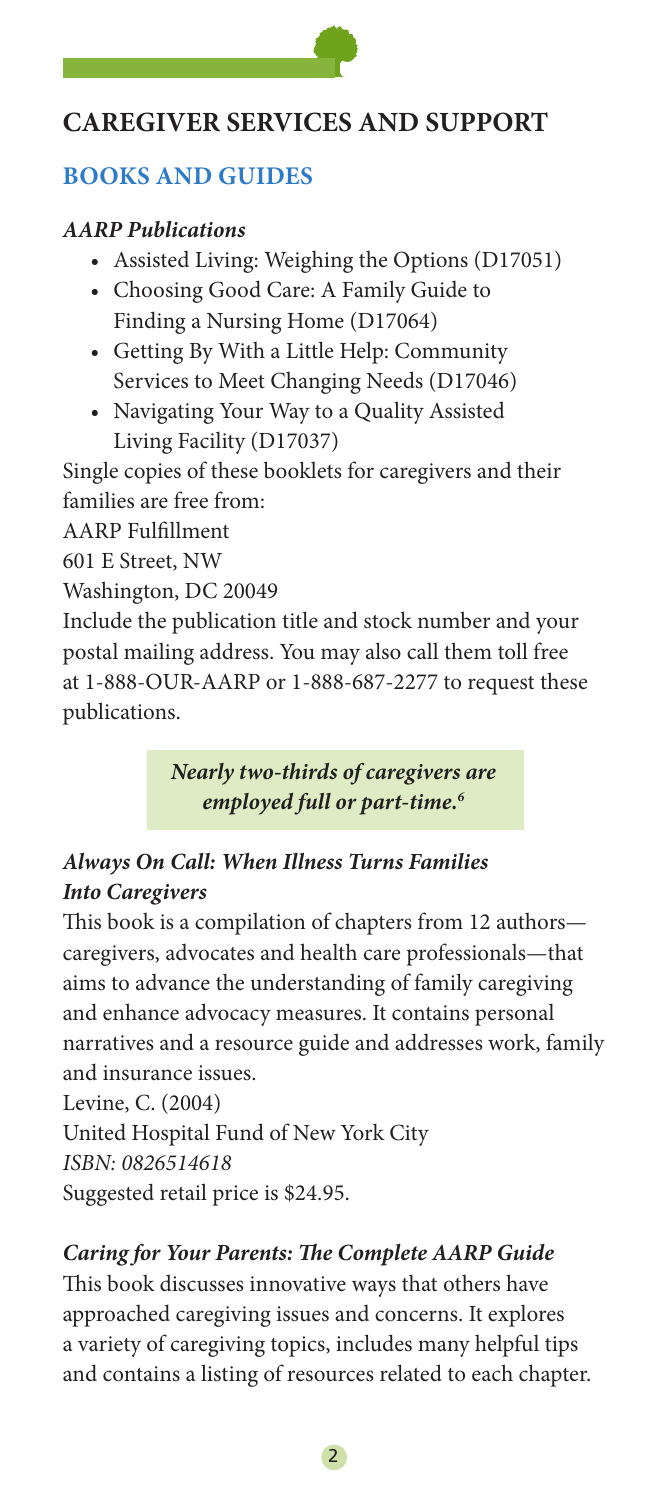

Delahanty, H., Ginzler, E. and Pipher, M. (2005) AARP *ISBN: 1402717393*  Suggested retail price is \$19.95.

# *Caring for Yourself While Caring for Your Aging Parents: How to Help, How to Survive, 3rd Edition*

This book contains information and tips from other caregivers. It explores a variety of topics including longdistance caregiving, financial issues and addressing the needs of caregivers. Berman, C. (2006) Owl Press

*ISBN: 0805079750*

Suggested retail price is \$22.00.

# *Give yourself credit for the things you do well and be realistic about what may or may not be possible.7*

# *The Eldercare 911 Question and Answer Book*

This book, written in a question and answer format, discusses a variety of eldercare issues. It gives answers to questions other caregivers have asked and looks at the roles of both men and women as caregivers. It explores the impact of caregiving and provides guidance to caregivers to help them cope with many of the issues they may be facing. The book also contains helpful checklists and a listing of resources for caregivers.

Beerman, S. and Rappaport-Musson, J. (2005) Prometheus Books

*ISBN: 1591022932* 

Suggested Retail Price is \$20.00.

# *How to Care for Aging Parents*

A compassionate, single-volume reference to the many topics associated with caring for aging parents. It covers such areas as nursing homes, finances, finding a good doctor, legal arrangements, redefining parental relationships and handling emotional issues. Morris, V. (2004) Workman Publishing Company *ISBN: 0761134263* Suggested retail price is \$18.95.

3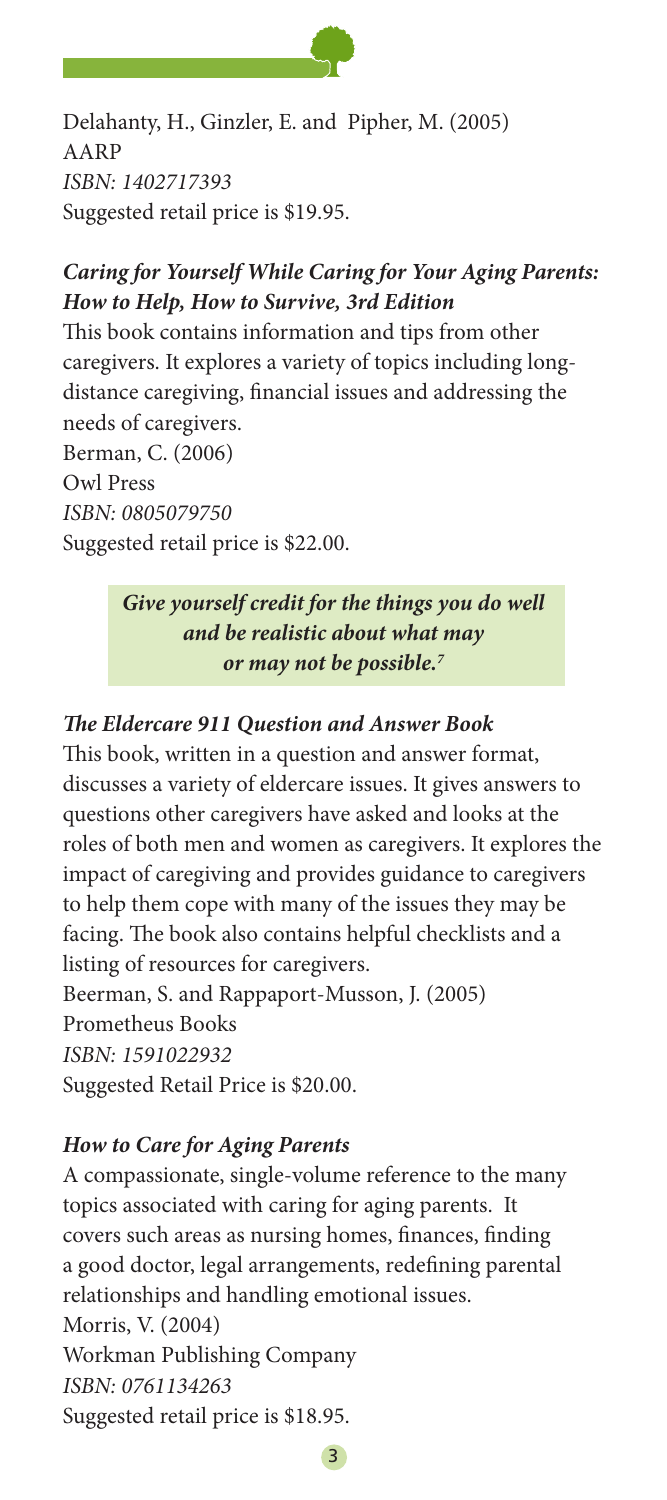# *Love, Honor & Value*

This book, written by Suzanne Mintz, the President and Co-Founder of the National Family Caregivers Association, relates her own experiences as a family caregiver and discusses the physical, emotional and financial effects of caregiving on the entire family. The book contains a chapter devoted to resources that can help with caregiving, finances, and family issues and also offers short tip sheets on caregiving-related considerations, such as selecting home care, a nursing home or health care, tax issues and wills. Mintz, S. (2002) Capital Books Inc. *ISBN: 1892123568* Suggested retail price is \$14.95.

#### *Palliative Care: Complete Care Everyone Deserves*

This 16-page booklet is produced by the National Alliance for Caregiving (NAC) and Friends and Relatives of Institutionalized Aged (FRIA) of New York. It provides an easy-to-understand definition of palliative care, and descriptions of who can benefit from palliative care, the elements of good palliative care, advice on how to obtain such care and a list of related resources. A free copy of the booklet may be obtained by sending an e-mail to info@ caregiving.org.

The booklet may also be downloaded at no cost from NAC's website, www.caregiving.org/care.pdf and FRIA's website at www.fria.org.

# *The Comfort of HomeTM: A Complete Guide for Caregivers – 3rd Edition*

A guide that starts with the basics and contains information that caregivers can use at all stages of caregiving. It helps caregivers learn how to make the home safe and comfortable and handle everyday activities like toileting, bathing and wheelchair transfers. Meyer, M.M. and Derr, P. (2007) CareTrust Publications, LLC *ISBN: 0966476794* Suggested retail price is \$24.95.

> *The most frequently reported unmet need of caregivers is finding time for themselves (35%).8*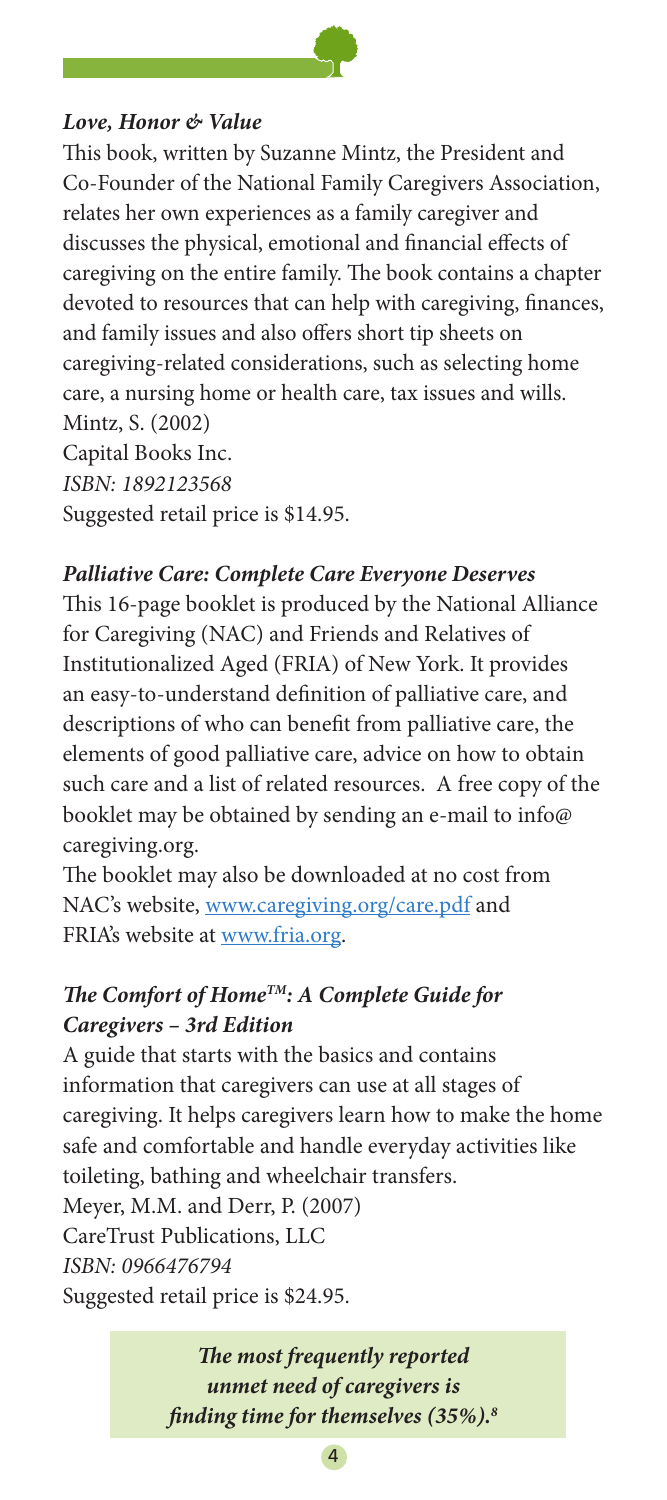

# *Helping Yourself Help Others: A Book for Caregivers*

This book by former First Lady Rosalynn Carter addresses the social issues that have created what she calls a "caregiving crisis." Practical solutions are offered to the problems caregivers typically experience, such as isolation, burnout, anger and helplessness. Carter, R. (1995) Random House

*ISBN: 0812925912* Suggested retail price is \$14.00.

#### *Since You Care*

The MetLife Mature Market Institute, in cooperation with the National Alliance for Caregiving, has produced an ongoing series of guides that provide practical suggestions and useful tools on a variety of specific care-related subjects.

Currently available are: *Alzheimer's Disease – Caregiving Challenges, Becoming an Effective Advocate for Care, Choosing an Assisted Living Facility, Community Services, Falls and Fall Prevention, Family Caregiving, Final Arrangements, Hiring an Independent Caregiver, Hospice Care, Legal Matters, Long Distance Caregiving, Making the Nursing Home Choice, Medicare and Medicaid Programs – The Basics, Medications and the Older Adult, Preventing Elder Abuse, and Understanding Home Care Agency Options.*  The guides can be downloaded and printed at www.maturemarketinstitute.com. Hard copies of the guides may be obtained by writing to: maturemarketinstitute@metlife.com or to: MetLife Mature Market Institute 57 Greens Farms Road Westport, CT 06880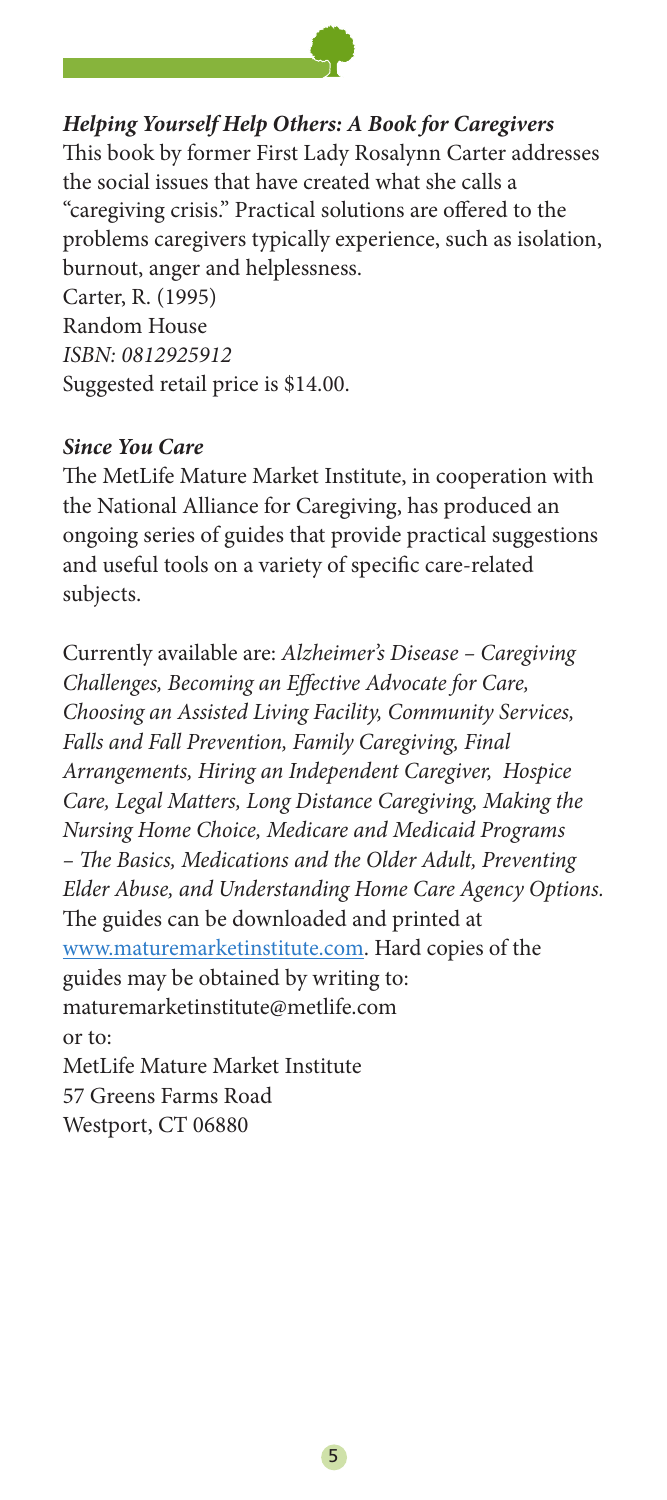

*& Thou Shalt Honor…The Caregiver's Companion* This is a comprehensive book that contains resources, checklists, and medical and support information that can help individuals who are caring for family members or who foresee the need for care in the future. The book includes personal stories from caregivers that reveal the emotional aspect of providing care for a loved one. It is a companion to a DVD of the two-hour PBS original broadcast entitled *& Thou Shalt Honor.* McLeod, B. W. (2005) Diane Publishing Company *ISBN: 0756785618* Suggested retail price is \$16.00.

# **Internet sites**

#### *Family Care Resource Connection*

At the Family Care Resource Connection, family caregivers can search a database of over 1,000 items by topic or key word and find an abstract, a rating and ordering information for each item. The materials are submitted by non-profit organizations, caregiver advocacy groups, disease-specific groups, government agencies and for-profit companies.

Go to www.caregiving.org/tips/, click on "Family Care Resource Connection."

> *One third (35%) of caregivers say they experience emotional stress9*

#### *Family Caregiving 101*

This is an educational website for caregivers which is cosponsored by the National Alliance for Caregiving and the National Family of Caregivers Association with support from Eisai Inc. It provides assistance and information for family caregivers on a variety of issues related to caregiving as well as resources for locating needed services. www.familycaregiving101.org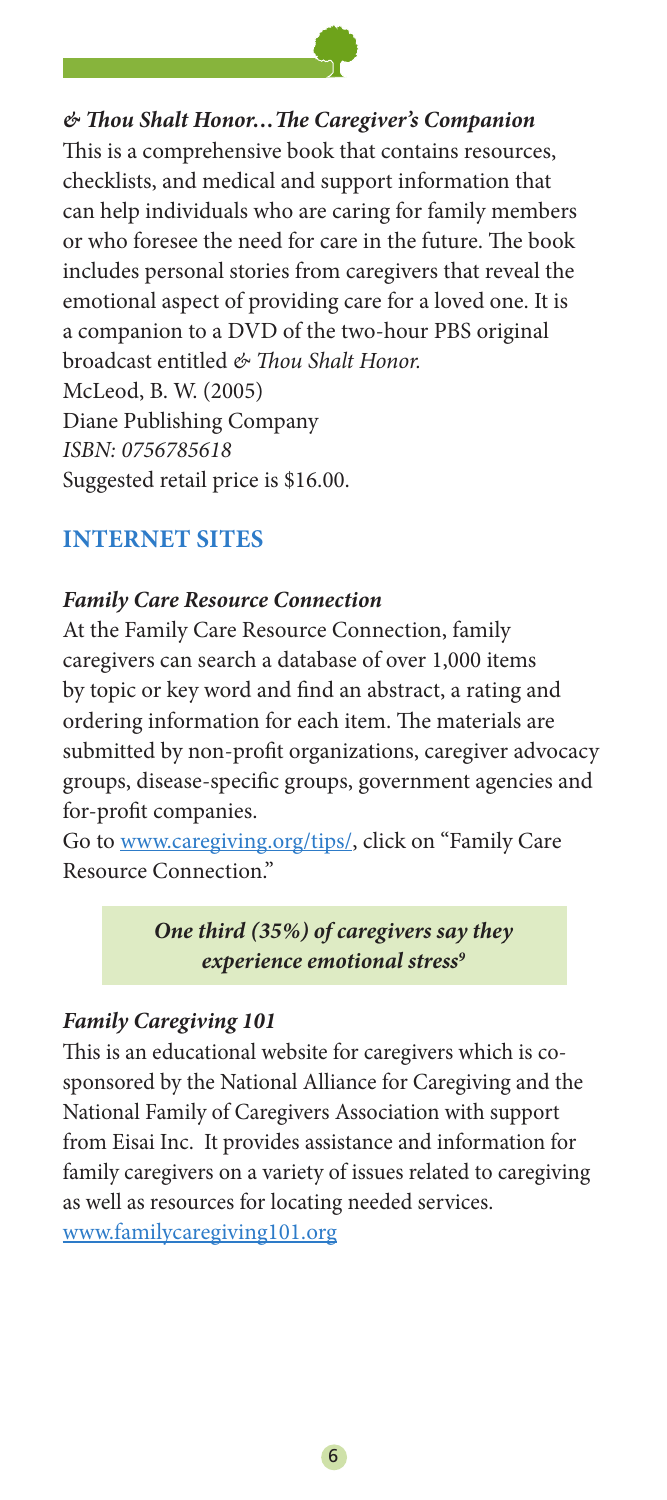

# *Health Compass*

Health Compass, developed by the American Federation for Aging Research and the Merck Institute of Aging & Health, offers older adults and their caregivers a way to search and evaluate health information on the Web in order to make informed healthcare decisions. A section on improving communication with medical personnel is also included. www.healthcompass.org

#### *Strength for Caring*

This award-winning website provides a wealth of information for caregivers on topics such as financial planning, legal issues, insurance and daily care. It includes links to other caregiver websites and the ability to download and print caregiving brochures from a variety of organizations. Caregivers will also find helpful worksheets and tips including a "Doctor's Office Visit Checklist" from the National Family Caregivers Association. In addition, the website has a listing of statewide and local caregiving and healthcare resources as well as support information for each of the 50 states. www.strengthforcaring.com

# **Associations and Organizations**

#### *AARP*

601 E Street, NW Washington, DC 20049 Toll free: 888-687-2277 TTY: 877-434-7598 AARP is a nonprofit organization that offers educational programs, services and support for adults age 50 and older. The AARP website contains an extensive caregiver section that provides information on caregiver support, long-term care, home care and housing. Publications are available online and can also be mailed free upon request. Access their website at www.aarp.org/families/caregiving.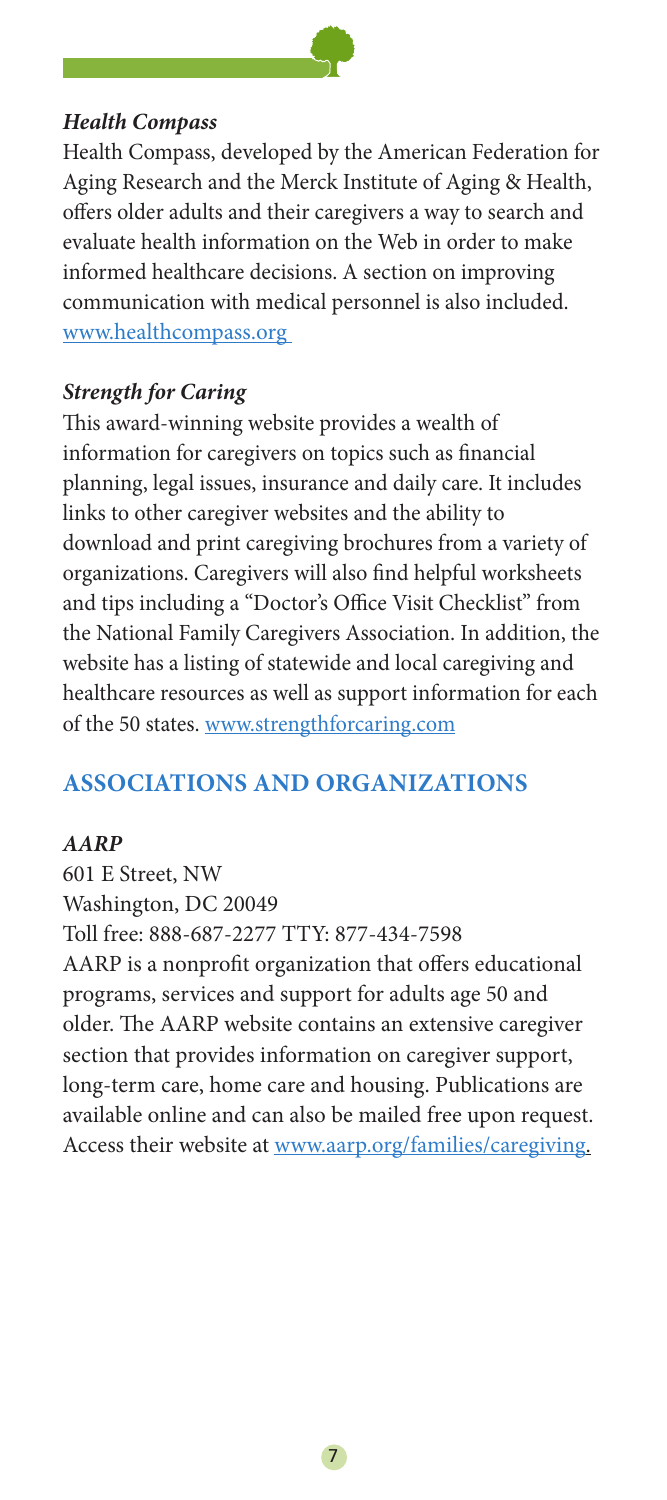

# *American Association of Homes and Services for the Aging (AAHSA)* 2519 Connecticut Ave., NW

Washington, DC 20008 Telephone: 202-783-2242 Fax: 202-783-2255 The American Association of Homes and Services for the Aging represents nonprofit nursing homes, assisted living residences, senior housing and community service organizations for older adults. It offers free publications on selecting housing and care options and provides lists of accredited care communities, as well as information on contacting individual state associations of AAHSA. www.aahsa.org

> *Assisted living residences may have as few as three or four rooms or as many as 200. Most have between 25-125 units.10*

*Assisted Living Federation of America (ALFA)* 1650 King Street, Suite 602 Alexandria, VA 22314 Telephone: 703-894-1805 Fax 703-894-1831 The Assisted Living Federation of America is a trade association that represents the assisted living industry. ALFA provides information and education to consumers, industry partners and researchers. Its website provides an online directory of homes and services by city and state. E-mail: info@alfa.org. www.alfa.org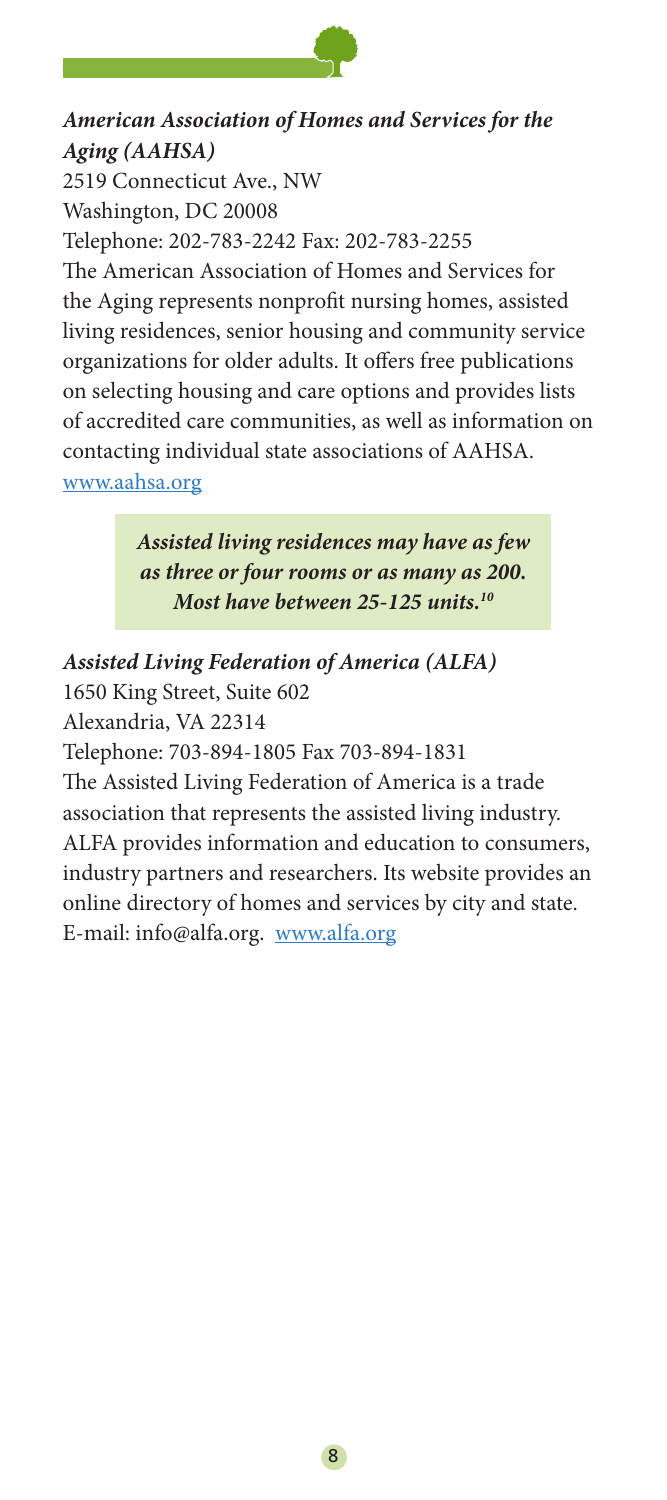

#### *Children of Aging Parents (CAPS)* P.O. Box 167

Richboro, PA 18954 Toll free: 800-227-7294 Fax: 215-945-8720

CAPS is the country's oldest information resource helping adult children understand the needs and concerns of both the parent and the adult child. Extensive national information resource files and publications on a variety of caregiver issues are available. CAPS is a membership organization with approximately 2,200 members across the United States. Members receive a newsletter and can obtain information from the website. Support groups are available in some areas of the country. www.caps4caregivers.org

#### *Family Caregiver Alliance*

180 Montgomery Street, Suite 1100 San Francisco, CA 94104 Toll free: 800-445-8106

The Family Caregiver Alliance is a comprehensive support organization for caregivers. Its website offers research, publications, statistics, fact sheets, public policy news and information on a variety of long-term care concerns. It also offers an online support group in a listserv (e-mail) format. E-mail: info@caregiver.org. www.caregiver.org

*"I don't know what I would do without the adult day care center. My mother is busy during the day and I get a break. It helps me keep going."11*

#### *National Adult Day Services Association (NADSA)*

2519 Connecticut Avenue NW Washington, DC 20008 Toll free: 1-800-558-5301 Fax: 1-202-783-2255 NADSA is a 20-year-old organization that serves as the national voice for adult day service providers. You can search the NADSA website for adult day services in your area. The site also includes a guide to selecting an adult day center. E-mail: info@nadsa.org. www.nadsa.org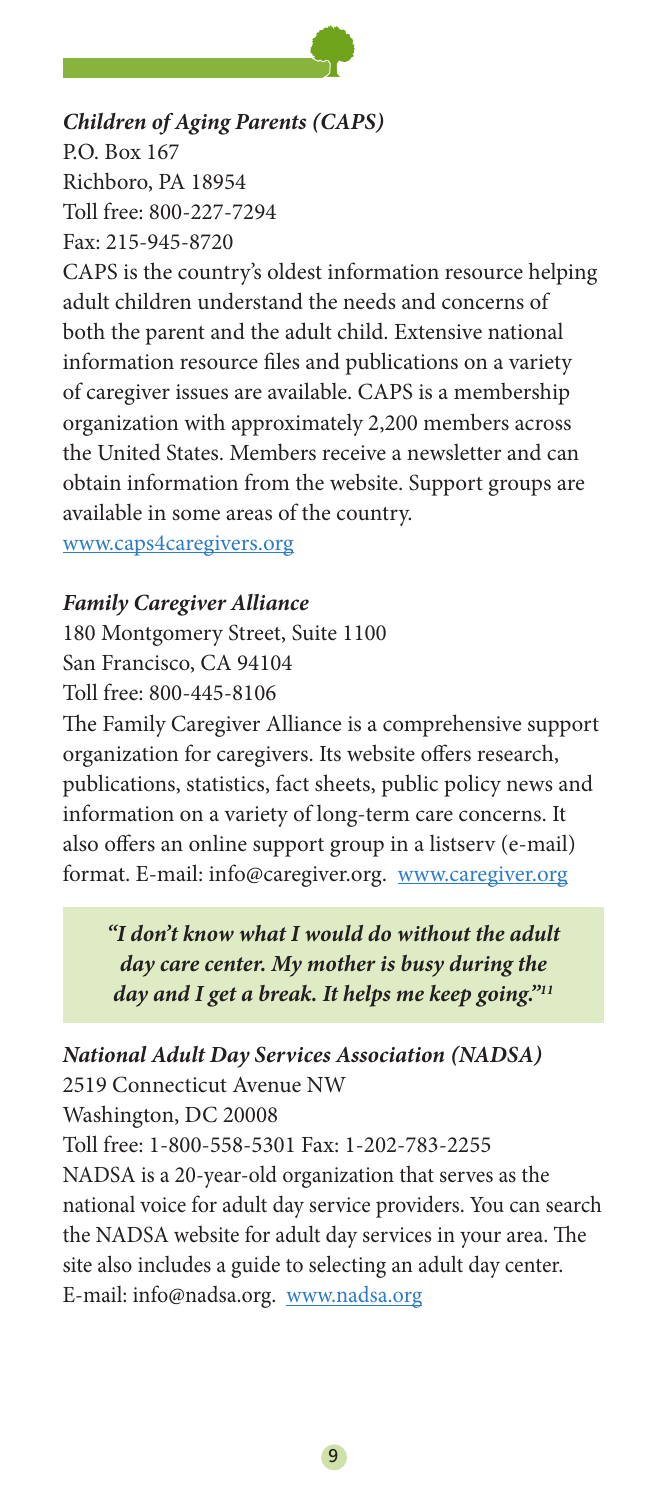

#### *National Alliance for Caregiving (NAC)*

4720 Montgomery Lane 5th Floor Bethesda, MD 20814 E-mail: info@caregiving.org

The National Alliance for Caregiving website contains research on caregiving as well as practical assistance for caregivers including a guide to hospital discharge planning, a guide for caring for aging parents and a guide specific to palliative care. www.caregiving.org

#### *National Association of Area Agencies on Aging (n4a)*

1730 Rhode Island Avenue, NW, Suite 1200 Washington, DC 20036 Telephone: 202-872-0888 Fax 202-872-0057 The National Association of Area Agencies on Aging (n4a) is the umbrella organization for our nation's 655 area agencies on aging (AAAs) and the representative body in Washington, DC, for the interests of 240 Title VI - Native American aging programs. Through its presence in Washington, n4a advocates on behalf of the local aging agencies to ensure that needed resources and support services are available to older Americans and their caregivers. www.n4a.org

# *National Association for Home Care and Hospice (NAHC)*

228 Seventh Street, SE Washington, DC 20003 Telephone: 202-547-7424 Fax: 202-547-3540 The National Association for Home Care and Hospice is a trade association that represents the interests of home care agencies, hospices and home care aide organizations. Membership in the association is offered at six different levels, from agencies to individuals. Members receive the latest news on the NAHC Member Network listserv, weekly news in the NAHC Report and a monthly magazine, *Caring,* as well as other services. NAHC's website has a consumer section devoted to choosing a home care provider. www.nahc.org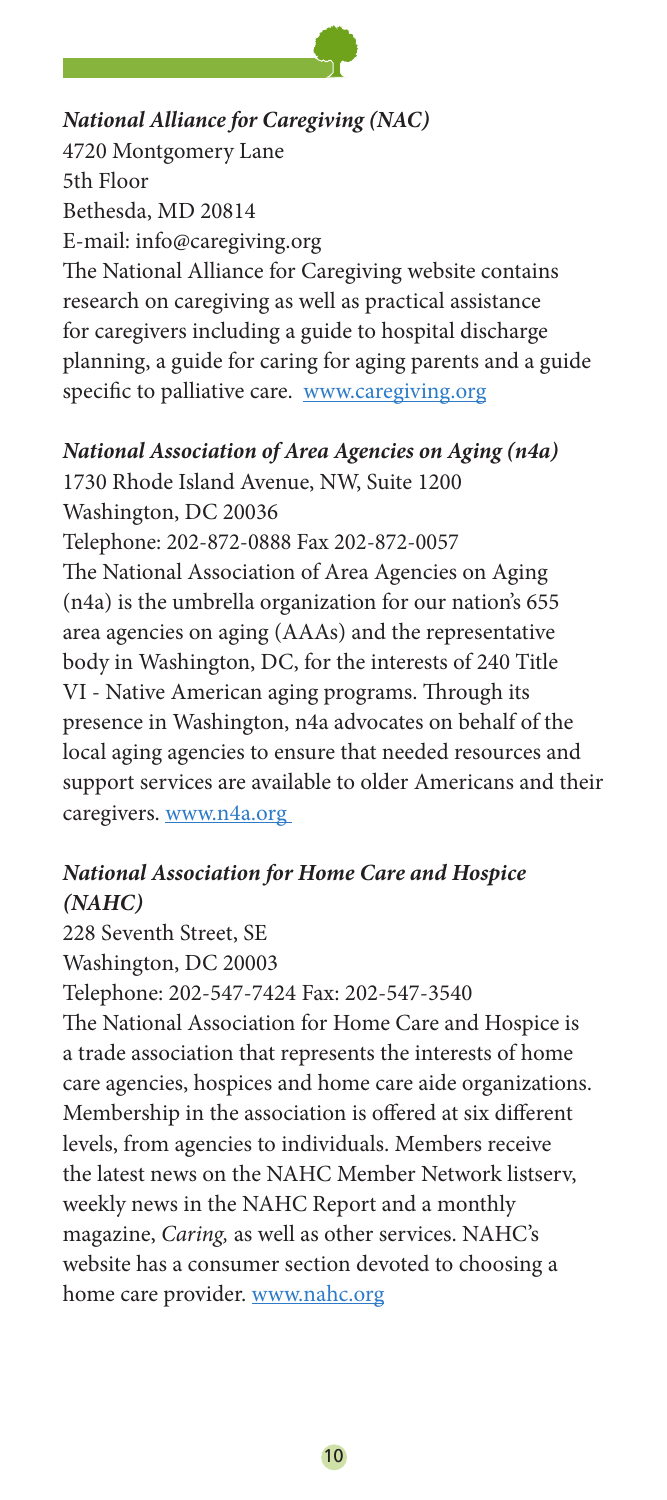

*Sometimes an individual's ability to remain in their own home, which helps them preserve self-sufficiency and dignity, may be achieved with services that are basic but can make a big difference to the older adult.12*

#### *National Association of Professional Geriatric Care Managers*

1604 North Country Club Road Tucson, AZ 85716-3102 Telephone: 520-881-8008 Fax: 520-325-7925 Geriatric care managers assist families and older adults in coordinating and managing long-term care plans and arrangements. They can help with long-distance caregiving, crisis intervention, counseling and support and other tasks. Many are trained in therapy or daily money management. There is a searchable database of care managers available by state. The National Association of Professional Geriatric Care Managers is a non-profit organization of geriatric care managers. www.caremanager.org

#### *National Family Caregivers Association (NFCA)*

10400 Connecticut Avenue, Suite 500 Kensington, MD 20895-3944 Toll free: 800-896-3650 Fax: 301-942-2302 The National Family Caregivers Association is a non-profit organization dedicated to providing support and assistance to caregivers through information, education, public awareness and advocacy. NFCA offers caregiving tips, caregiver advocacy updates and resources online. A quarterly newsletter called *Take Care! Self-Care for the Family Caregiver,* a support network and resource guides are available online for members. Membership is open to individuals as well as corporations and ranges from \$20 to \$200 annually, and is free for family caregivers. E-mail: info@nfcacares.org. www.nfcacares.org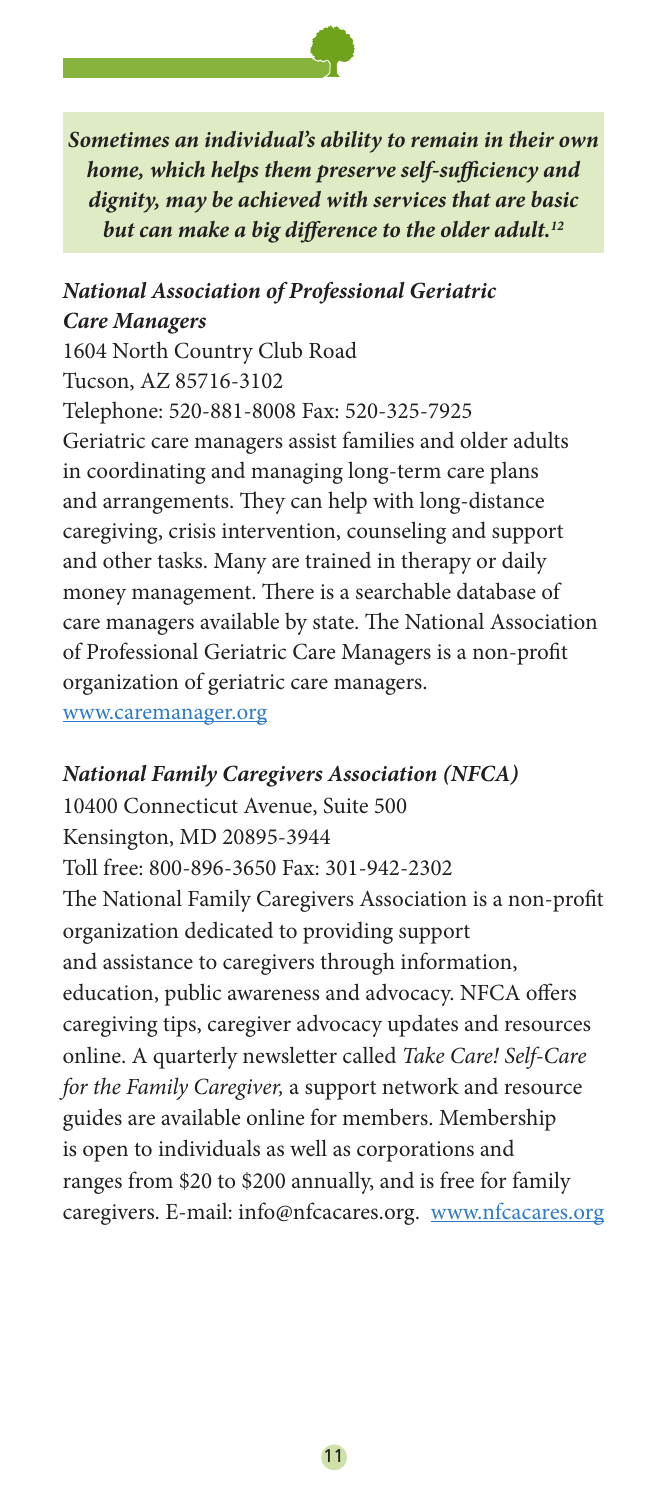

#### *The Well Spouse Association*

63 West Main Street, Suite H Freehold, NJ 07728 Toll free: 800-838-0879 Fax: 732-577-8644 The Well Spouse Association is a national, nonprofit membership organization that gives support to wives, husbands and partners of people with chronic illnesses and/or disablities. They provide a bimonthly newsletter, *Mainstay,* mutual aid support groups in many areas, letter writing support groups, an annual conference and other regional and weekend meetings around the country. The organization also works to make health care professionals and the general public aware of the great difficulties caregivers face everyday.

E-mail: info@wellspouse.org www.wellspouse.org

> *"When they asked me at the adult day care center to come to this meeting, I didn't know why. I don't consider myself a caregiver. I take care of my wife."13*

# **Video and audio Resources**

#### *Aging Parents: The Family Survival Guide*

The Family Survival Guide examines many caregiving situations and offers the viewer advice and information on long-term care planning as well as support. It includes two videos (3 1/2 hours total), 180-page action guide, medical, legal and insurance forms, referrals and references. Lifetapes Communications. Suggested retail price is \$18.00.

To order visit www.agingparents.com.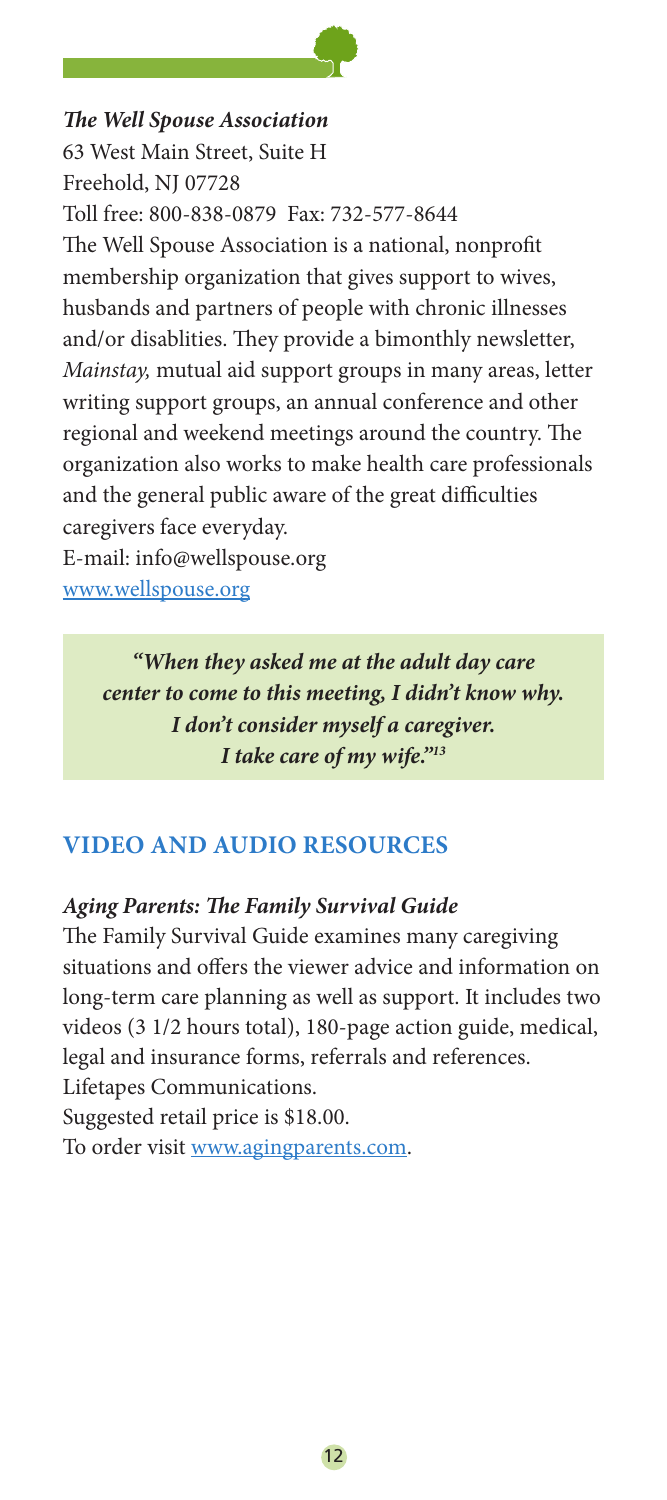

#### *Aging Parents: Planning for the Future*

This video offers insights from several families who have experienced the aging of their parents. It includes practical suggestions on identifying the changes that the family will experience and how to respond to them in a manner that is beneficial to everyone. Lifetapes Communications.

Suggested retail price is \$24.95. To order visit www.agingparents.com.

#### *The Educated CaregiverTM*

This three-video series offers an encyclopedia of information, an instruction guide and a video support group. The Educated Caregiver is formatted to accommodate the time constraints that caregivers face. Information is arranged in concise sections. All three videos can be purchased for \$49.95 or separately for \$24.95 each. To order, contact: LifeView Resources PO Box 290787 Nashville, TN 37229-0787 Toll free: 800-395-LIFE (800-395-5433) Fax: 615-781-9692 E-mail: info@lifeviewresources.com www.lifeviewresources.com

*Stay involved and visible in your family member's life. Speak up for what you feel is important and don't be afraid to reassess the situation and make changes if you feel they are appropriate.14*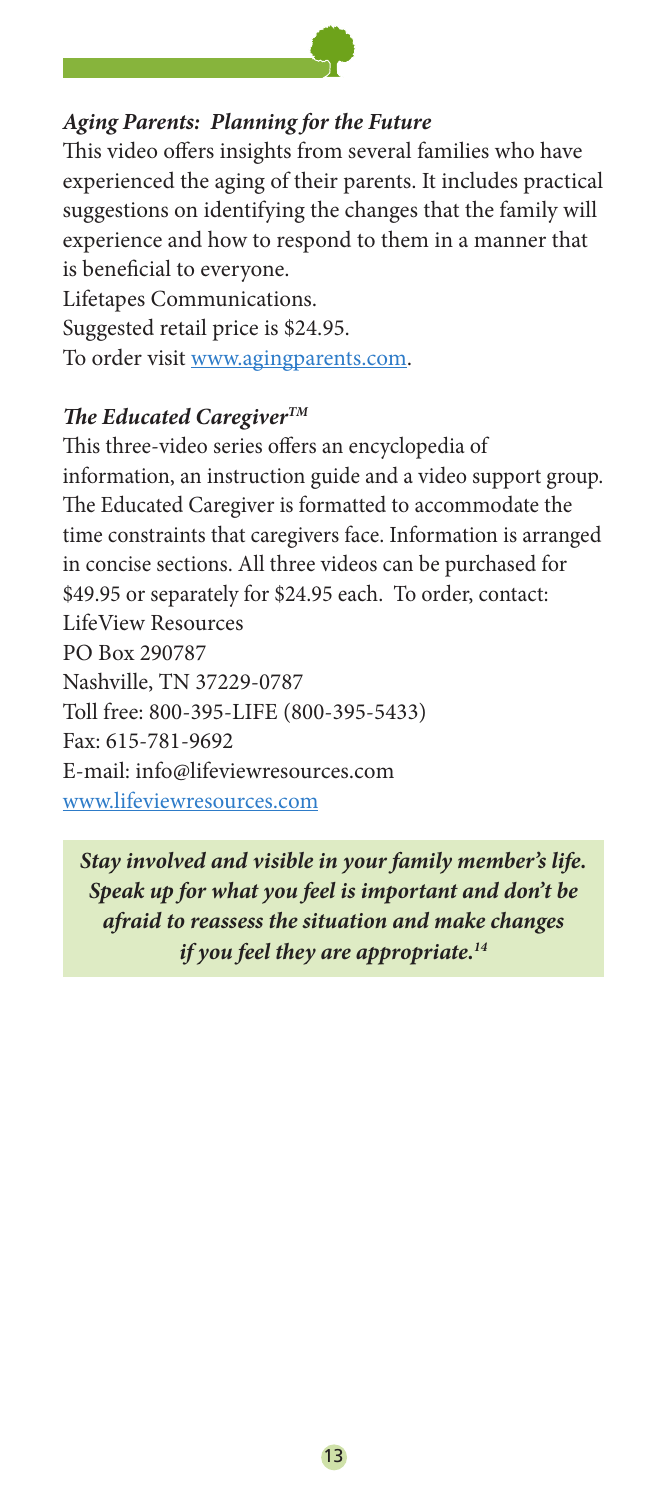

#### *The Family Guide to Long-Term Care®*

This is a six-video set that discusses the many aspects of long-term care: assessing the need for care, evaluating residential options, how to monitor your family member's care, understanding long-term care insurance, legal issues and financial planning. All six videos can be purchased for \$124.95, or separately for \$24.95 each. To order, contact: LifeView Resources PO Box 290787 Nashville, TN 37229-0787 Toll free: 800-395-LIFE (800-395-5433) Fax: 615-781-9692 E-mail: info@lifeviewresources.com www.lifeviewresources.com

#### *Hardship into Hope – The Rewards of Caregiving*

This audiotape, produced by NPR reporter Connie Goldman, contains interviews with former First Lady Rosalynn Carter, Dana Reeve and others who talk about their caregiving experiences and rewards. Suggested retail price is \$12.00, including shipping and handling. Specify Hardship into Hope and make check payable to: Connie Goldman Productions 217 West Canyon Drive Hudson, WI 54016 Telephone: 715-531-0390 Fax: 715-531-0391 E-mail: congoldman@aol.com www.congoldman.org

# *When Your Parent Needs You: A Guide to Positive Growth When Caring for Aging Parents*

This DVD features two caregiving and aging specialists, Beth Witrogen McLeod and Avrene Brandt, who address the challenges and issues facing adult children who provide care for their older parents. It discusses practical matters such as balancing work and personal life and underscores the fact that parent and child can experience personal growth and healing during the caregiving years. The retail price is \$29.95.

Paraclete Press (2002)

*ISBN: 1557252777*

To place an online order, go to www.ParacletePress.com or call toll free: 800-451-5006 for more information.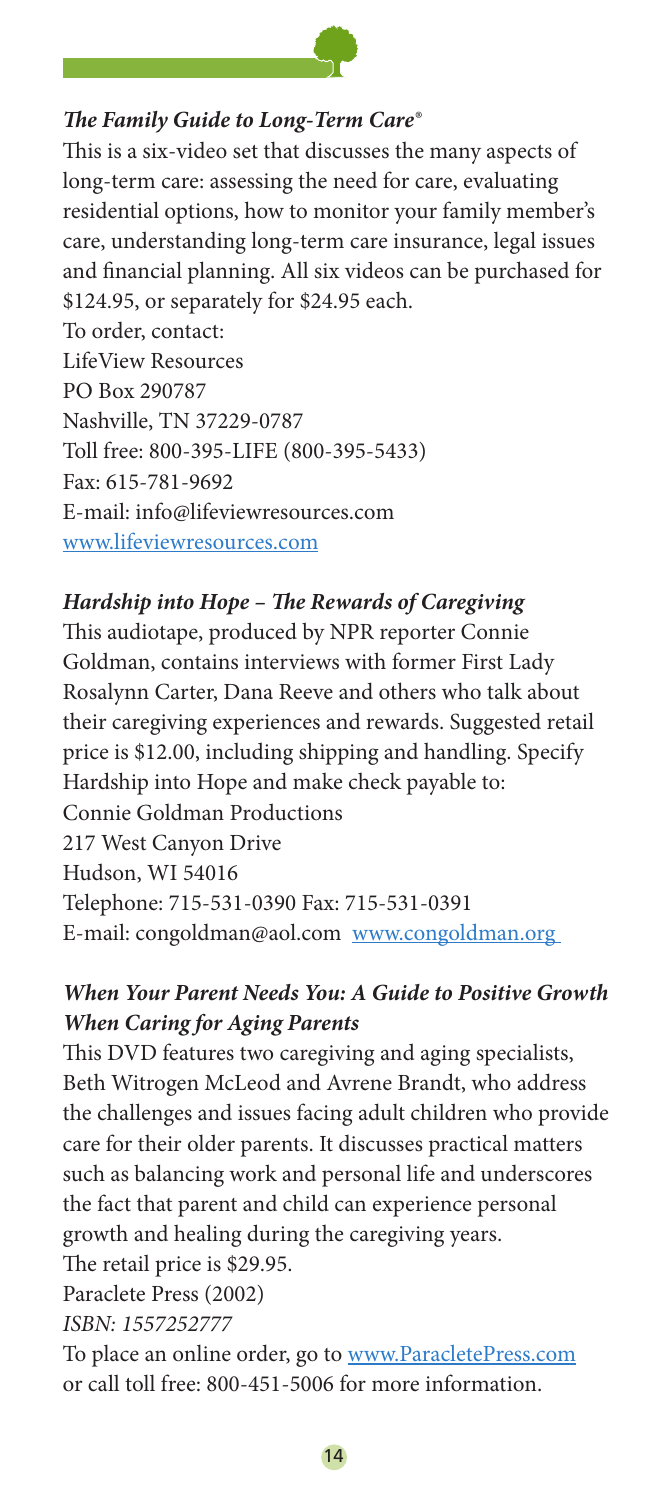

# **Caring for loved ones with…**

# **AIDS**

# **Books and Guides**

#### *Sometimes My Heart Goes Numb: Love and Caregiving in a Time of AIDS (2003)*

This book provides profiles of 20 caregivers, caring for a loved one with AIDS, and looks at the challenges they faced. It also explores caring for the caregiver and provides guidance for a caregivers related to setting limits, avoiding burnout and grappling with issues of life and death when caring for someone with HIV/AIDS. Garfield, C. and Spring, C. (2003) Harvest Books

*ISBN: 015600495X*

Suggested retail price is \$17.00.

# **Internet sites**

#### *AIDS–HIV Resource Center at HealingWell.com*

This site offers book lists, discussion groups and access to current information on research and treatments. www.healingwell.com/AIDS/

#### *AIDSinfo*

Among other services, AIDSinfo provides a comprehensive glossary of terms used in the origin and development of the disease, associated treatments and medical management of HIV and related conditions. There is also an extensive listing of other federal resource organizations that provide services such as hot line education and information, clinical trials, a document database and telephone consultation. www.aidsinfo.nih.gov

# **Associations and Organizations**

#### *National Association of People With AIDS (NAPWA)*

Founded in 1983, the National Association of People with AIDS is a non-profit membership organization that advocates on behalf of all people living with HIV and AIDS in order to end the pandemic and the human suffering caused by HIV/AIDS. It is the oldest national AIDS organization in the United States and the oldest national network of people living with HIV/AIDS in the world. www.napwa.org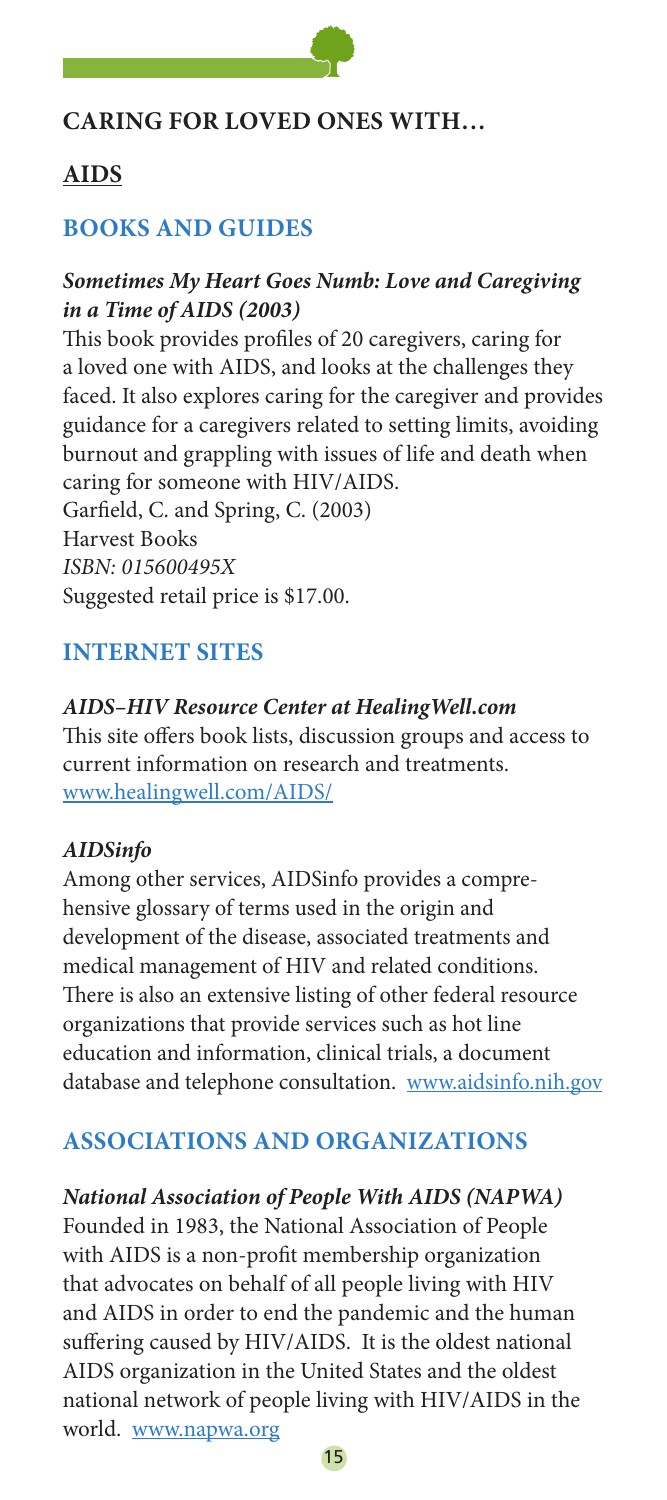

# **ALS**

# **Books and Guides**

# *Amyotrophic Lateral Sclerosis: A Guide for Patients and Families, 2nd Edition*

This guide features discussions related to features of the disease, diagnosis, patient care, financial resources and the role of support groups. Additional sections deal with hospice care, life support systems and the legal, ethical, psychosocial and spiritual aspects of dealing with the disease. Mitsumoto, H., Munsat, T.L. (2001) Demos Medical Publishing *ISBN: 1888799285* Suggested retail price is \$39.95.

# *Living with ALS Manuals®*

The ALS Association offers a series of six manuals to assist individuals with ALS and the families who care for them. They address many of the concerns and issues families living with ALS face. They can be downloaded and printed from the website at www.alsa.org and going to the "Patient, Family, Caregivers" section. They are also available in printed booklets, VHS video and DVD and can be ordered through the website using their library order form or by calling toll free at 800-782-4747.

# **Associations and Organizations**

# *ALS Association*

27001 Agoura Road, Suite 150 Calabasas Hills, CA 91301 Information & Referral Service:

Toll free: 800-782-4747

The ALS Association (ALSA) is a non-profit agency that provides education, advocacy and information about amyotrophic lateral sclerosis (Lou Gehrig's disease) to patients, families, caregivers, researchers and health care professionals. The website allows a search for local ALSA chapters and contains a wealth of information for caregivers. ALSA's National Office telephone information and referral service is available Monday through Friday from 7:30 a.m. to 4:00 p.m. pacific time. Family caregivers can call for information on a wide variety of issues including where to get products and assistance, insurance questions, physician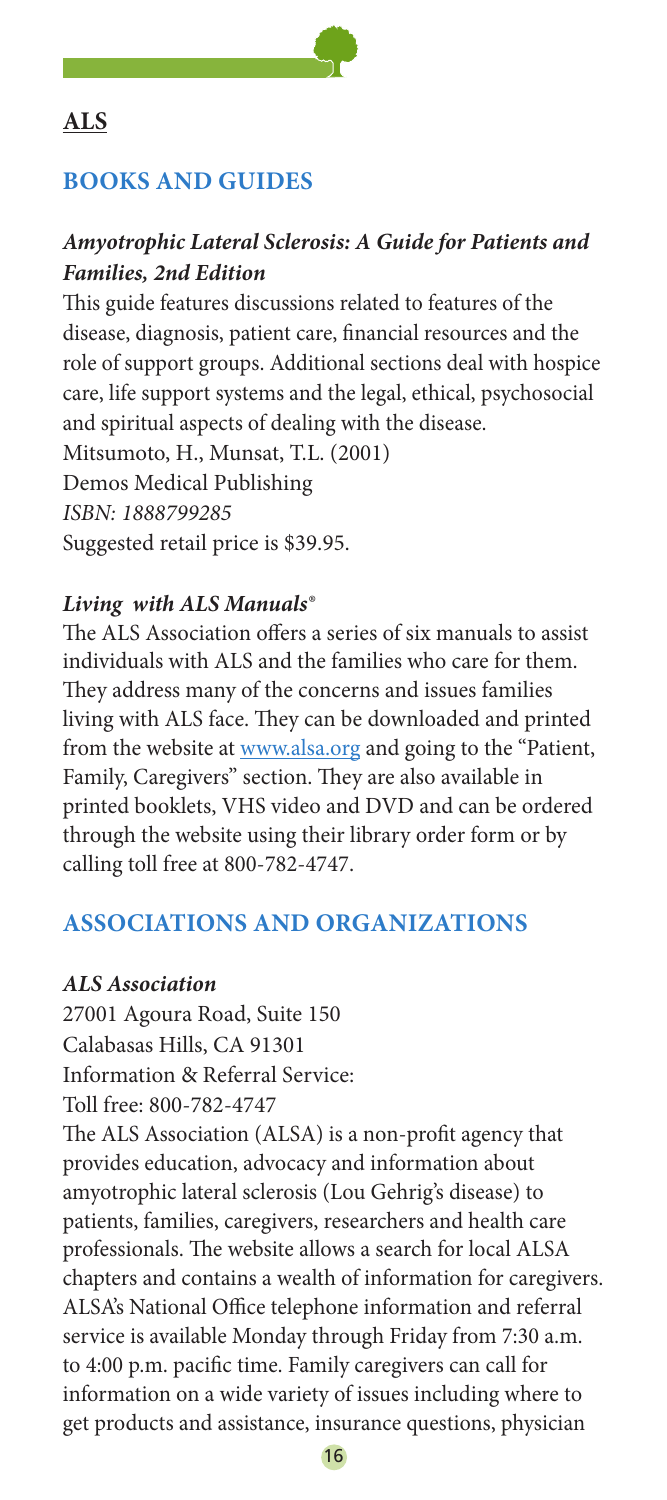

resources or to talk with someone about their caregiving responsibilities and how to cope. Most local ALSA chapters loan a range of equipment to ALS families and provide respite programs for family caregivers.

E-mail: alsinfo@alsa-national.org. www.alsa.org

# **ALzheimer's disease**

# **Books and Guides**

# *The 36-Hour Day: Family Guide to Caring for Persons with Alzheimer's Disease and Other Dementias and Memory Loss in Later Life, 4th Edition*

A guide designed for people who are caring for individuals with Alzheimer's disease at home. Topics include medical, legal, emotional and financial issues related to caregiving. Mace, N.L. and Rabins, P.V. (2006) Warner Books *ISBN: 0446618764* Suggested retail price is \$9.99.

# *The Loss of Self: A Family Resource for the Care of Alzheimer's Disease and Related Disorders, Revised Edition*

This book explores all aspects of Alzheimer's disease for patients, families, caregivers and professionals. The authors discuss medical, social and financial issues, and also recognize the emotions of patients and family members using case studies and personal stories. The authors are recognized internationally as leading Alzheimer's researchers. Cohen, D. and Eisdorfer, C. (2002) Norton, W.W. & Company, Inc.

*ISBN: 0393323331*

Suggested retail price is \$16.95.

# **Internet Sites**

# *Alzheimer's Disease.com*

Sponsored by Novartis and the Mayo Clinic, this site is an online resource for information about Alzheimer's disease. It contains *Caregiver's Corner,* a monthly column designed to address caregiving issues, and includes a link to the Alzheimer's Resource Center at the Mayo Clinic. www.alzheimersdisease.com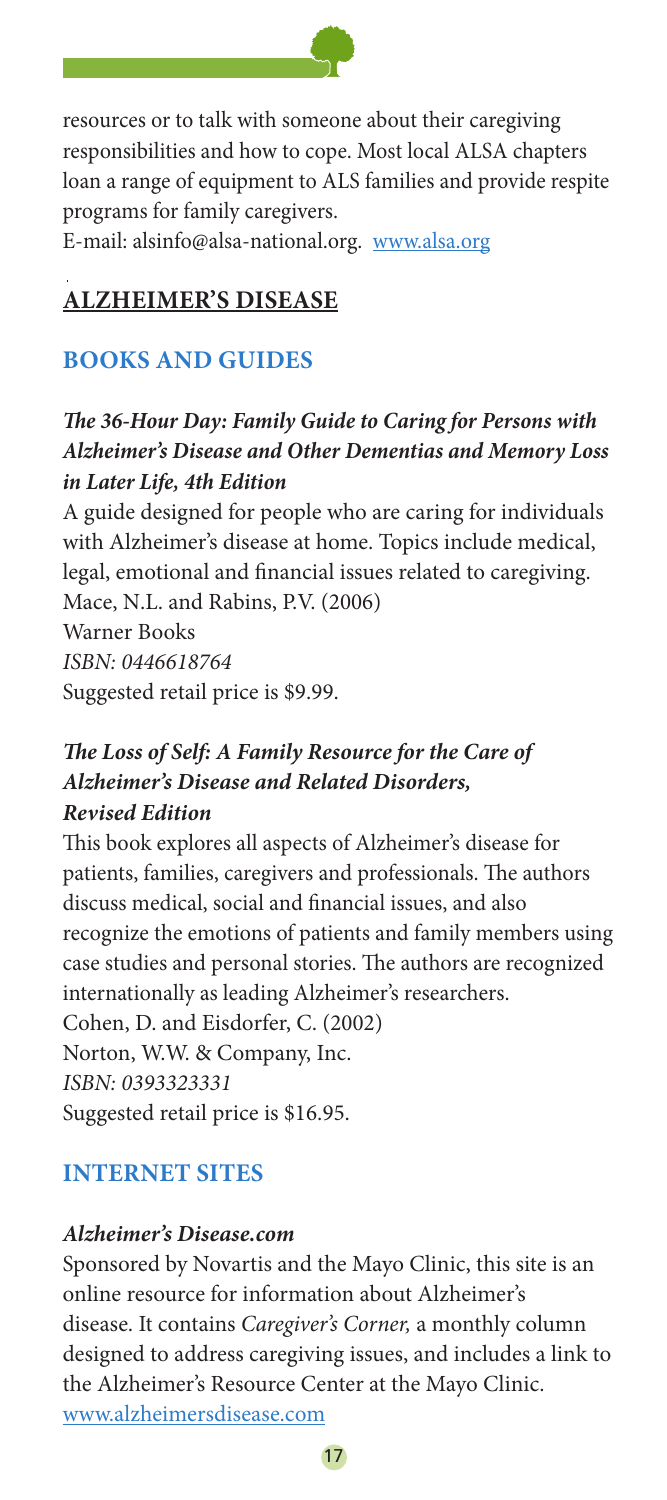

#### *ALZwell - Alzheimer's Caregiver Page*

This site provides categorized book recommendations, caregiver stories, information related to a variety of topics including care options and legal and financial matters and news updates related to Alzheimer's disease. Additionally, caregivers can search for resources within their state. www.alzwell.com

# **Associations and Organizations**

#### *Alzheimer's Association*

225 North Michigan Avenue 17th Floor Chicago, IL 60601 Toll free: 800-272-3900 The Alzheimer's Association provides resources for families and caregivers of those suffering from Alzheimer's disease. It also supports research efforts and provides information on advocacy, conferences and programs. A database of local chapters is searchable by zip code. E-mail: Info@alz.org www.alz.org

*A study done by the Alzheimer's Association reported that Alzheimer's disease costs businesses \$61 billion annually in terms of caregivers' time, loss of productivity and medical expenses.15*

# *Alzheimer's Disease Education and Referral Center (ADEAR)*

ADEAR provides research, information, publications and a clinical trials database. It is a service of the National Institute on Aging, one of the National Institutes of Health. The site features links to Federal resources and includes a consumer publication *Understanding Alzheimer's Disease*  which can be downloaded and printed from the website at www.nia.nih.gov/alzheimers or ordered by calling 1-800- 438-4380. Information specialists at the toll free number can also answer questions about Alzheimer's disease and provide referrals to local support services.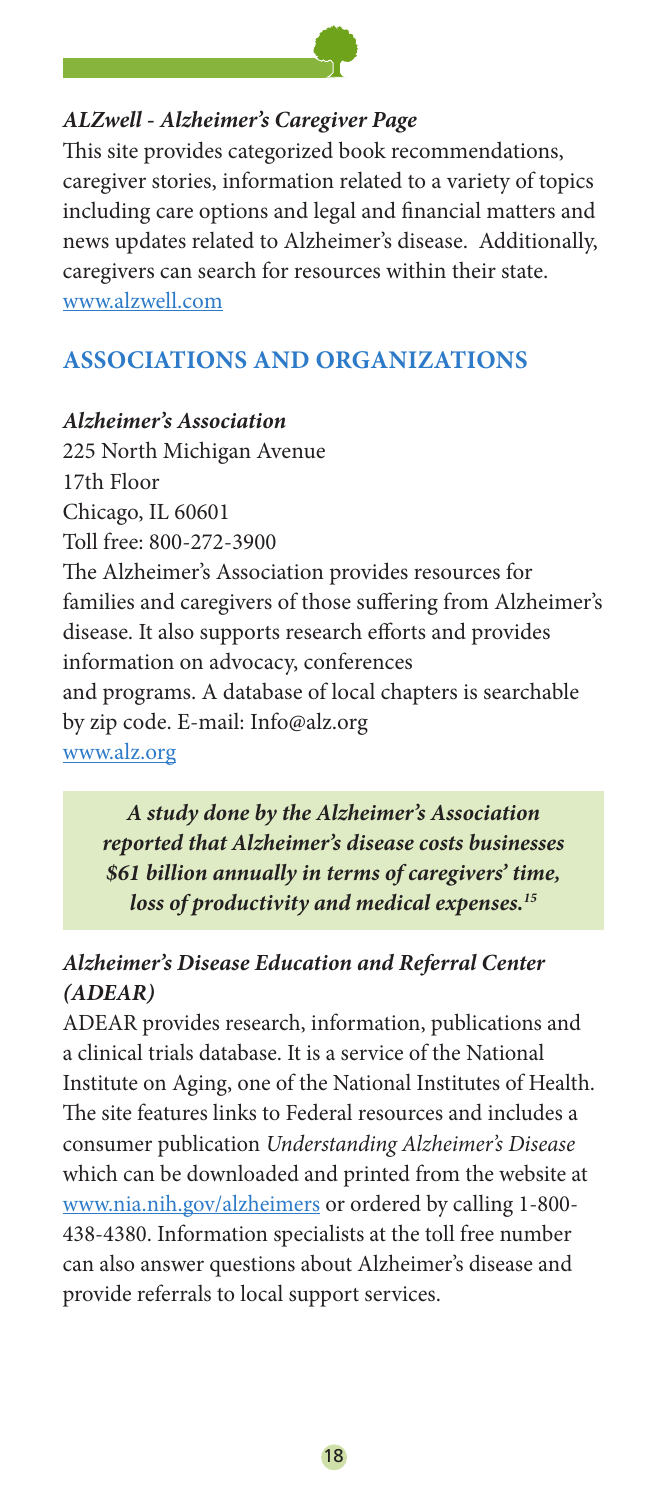

*Alzheimer's Foundation of America (AFA)* 322 8th Avenue, 6th Floor New York, NY 10001 Toll free: 866-AFA-8484 (866-232-8484) AFA is a national organization which offers information about brain health, Alzheimer's disease and other forms of dementia as well as tips for caregivers. The AFA is staffed by certified social workers and other professionals knowledgeable about Alzheimer's disease and other similar disorders. It is available to assist with questions caregivers may have as well as to provide information about local resources to assist individuals with Alzheimer's disease and their families. www.alzfdn.org

# **CANCER**

# **Books and Guides**

# *Facing Cancer: A Complete Guide for People with Cancer, Their Families and Caregivers*

This book provides pertinent information related to cancer and its treatment in a question and answer format. Written by physicians from the fields of oncology and psychiatry it combines medical information with a caring approach to dealing with the emotional impact of the disease. It provides guidance on available resources and advice on coping with the illness. Stern, T. and Sekeres, M.A. (2003) McGraw-Hill Professional Publishing *ISBN: 0071414916* Suggested Retail Price is \$19.95.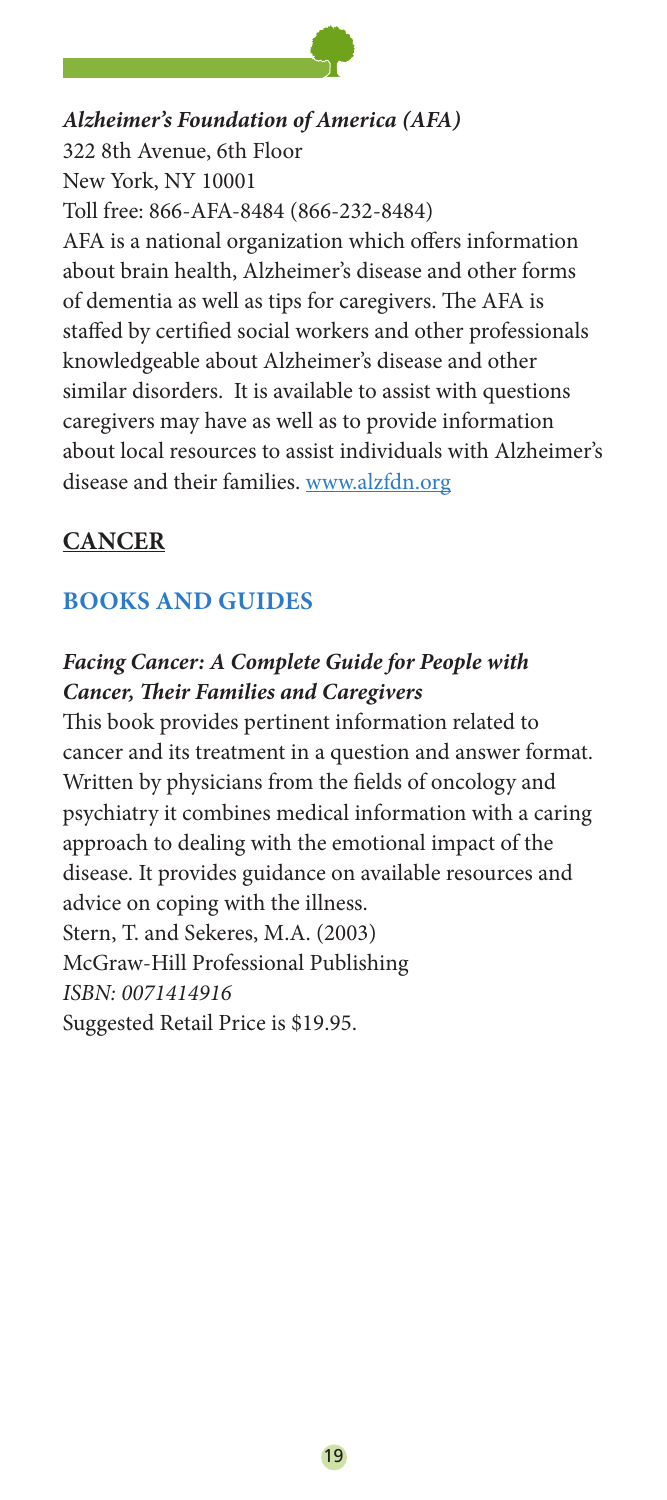# **internet sites**

#### *Cancer Survival Toolbox: An Online Audio Resource Program*

This is a free online audio program that will help cancer survivors and their caregivers cope with the challenges of cancer, including diagnosis and treatments. Transcripts of this program and other downloadable materials are available on the site. National Coalition for Cancer Survivorship 1010 Wayne Avenue, Suite 770 Silver Spring, MD 20910-5600 E-mail: info@canceradvocacy.org

www.canceradvocacy.org

# **Associations and Organizations**

#### *American Cancer Society*

1599 Clifton Road, NE Atlanta, GA, 30329 Toll free: 800-ACS-2345 (800-232-2345) The American Cancer Society offers an array of cancerrelated information and sponsors a wide range of services for cancer patients and their families, including self-help groups, transportation programs and limited financial aid. Additional resources can be found on its website, www.cancer.org.

#### *CancerCare*

275 7th Avenue Floor 22 New York, NY 10001 Toll free: 800-813-HOPE (800-813-4673) CancerCare is a national non-profit organization whose mission is to provide free professional help to people with all cancers through counseling, education, information and referral and direct financial assistance. CancerCare's services include a toll free counseling line, telephone education workshops and regularly scheduled online educational chat sessions.www.cancercare.org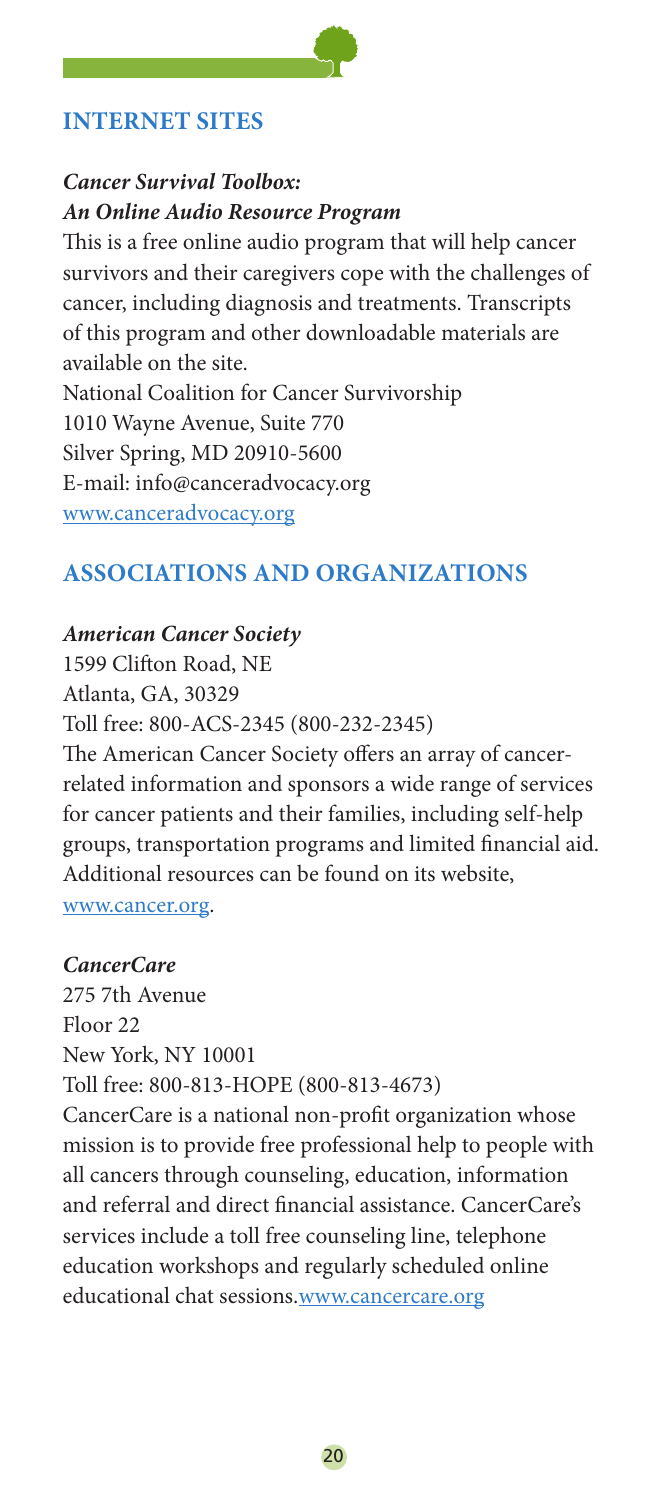

*The National Cancer Institute* NCI Public Inquiries Office 6116 Executive Boulevard Room 3036A Bethesda, MD 20892-8322 Toll free: 800-4-CANCER (800-422-6237)

The National Cancer Institute coordinates the National Cancer Program, which conducts and supports research, training and health information dissemination with other programs related to the cause, diagnosis, prevention and treatment of cancer, rehabilitation from cancer, and the continuing care of cancer patients and the families of cancer patients. www.cancer.gov

The National Cancer Institute (NCI) has developed the following three caregiver publications based on focus groups from caregivers with loved ones in treatment and post-treatment, as well as those who had recently lost someone. The booklets focus on the caregiver, not how to take care of the patient. Although specific to cancer, the information translates for any disease or condition. The publications can be downloaded in PDF from the web or ordered by calling 1-800-4-CANCER. The publications are free.

*When Someone You Love Is Being Treated for Cancer* www.cancer.gov/cancertopics/When-Someone-You-Love-Is-Treated

*When Someone You Love Has Advanced Cancer: Support for Caregivers* www.cancer.gov/cancertopics/When-Someone-You-Love-Has-Advanced-Cancer

# *Facing Forward: When Someone You Love Has Completed Cancer Treatment*

www.cancer.gov/cancertopics/Facing-Forward-When-Someone-You-Love-Has-Completed-Cancer-Treatment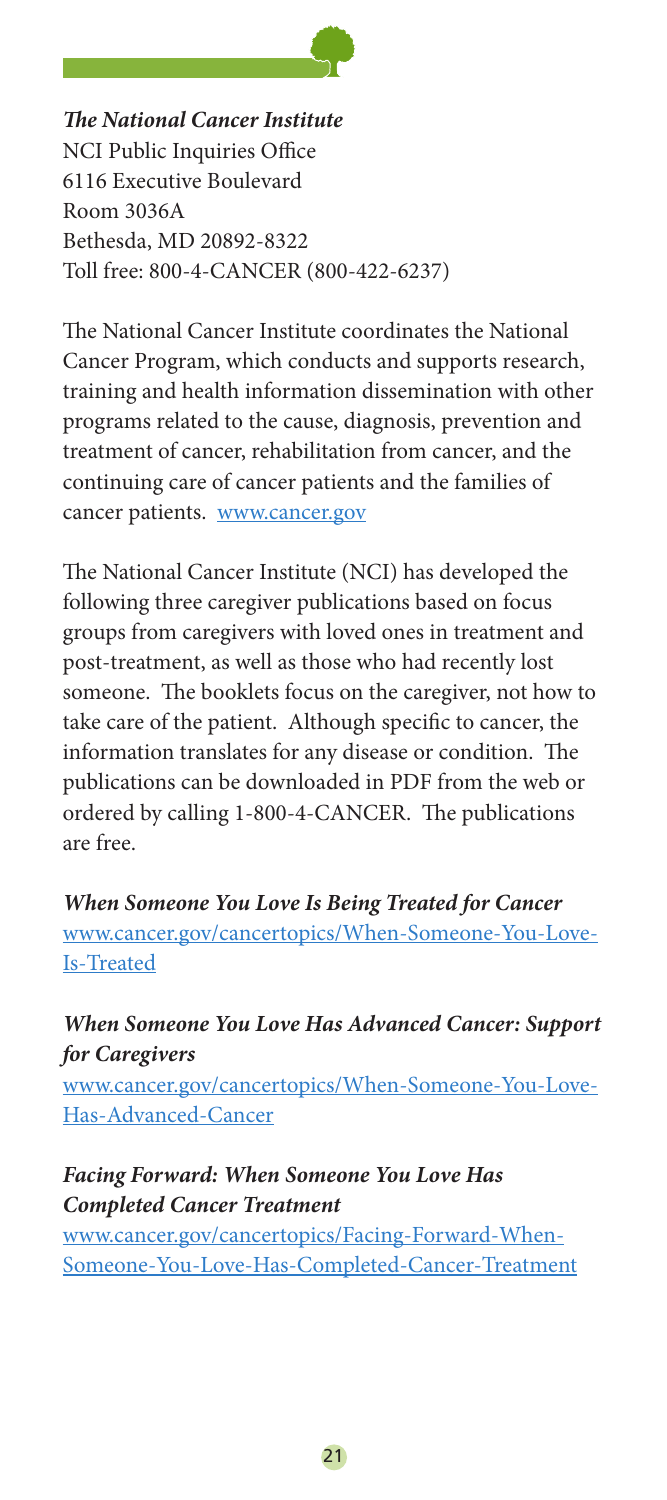# **Cerebral Palsy**

# **Books and Guides**

### *Cerebral Palsy: A Complete Guide for Caregiving, 2nd Edition*

Written by a team of experts associated with the Cerebral Palsy Program at the Alfred I. duPont Institute, this book addresses the complexities and uncertainties of cerebral palsy and provides helpful information about the condition. It is a comprehensive resource for caregivers and health professionals, as well as adolescents and adults with cerebral palsy. Miller, F. and Bachrach, S.J. (2006) Johns Hopkins University Press *ISBN: 0801883555* Suggested retail price is \$18.95.

# *Children With Cerebral Palsy: A Parents' Guide, 2nd Edition*

This guide offers chapters on subjects such as the definition of the disease, what to expect as a child with cerebral palsy grows, the legal rights of individuals with disabilities and how to be an advocate for individuals with disabilities. The book also includes a resource guide, a reading list and a list of special equipment suppliers. Geralis, E. (Editor) (2003) Woodbine House *ISBN: 0933149824* Suggested retail price is \$18.95.

# **Associations and Organizations**

#### *United Cerebral Palsy (UCP)*

1660 L Street, NW, Suite 700 Washington, DC 20036 Toll free: 800-872-5827 Fax: 202-776-0414 TTY: 202-973-7197 United Cerebral Palsy's national office serves people with disabilities and others through programs, an information and referral service, legislative advocacy, technology initiatives and research. The site includes a UCP One-Stop Resource Guide for each state. E-mail: ucpnatl@ucp.org www.ucp.org

22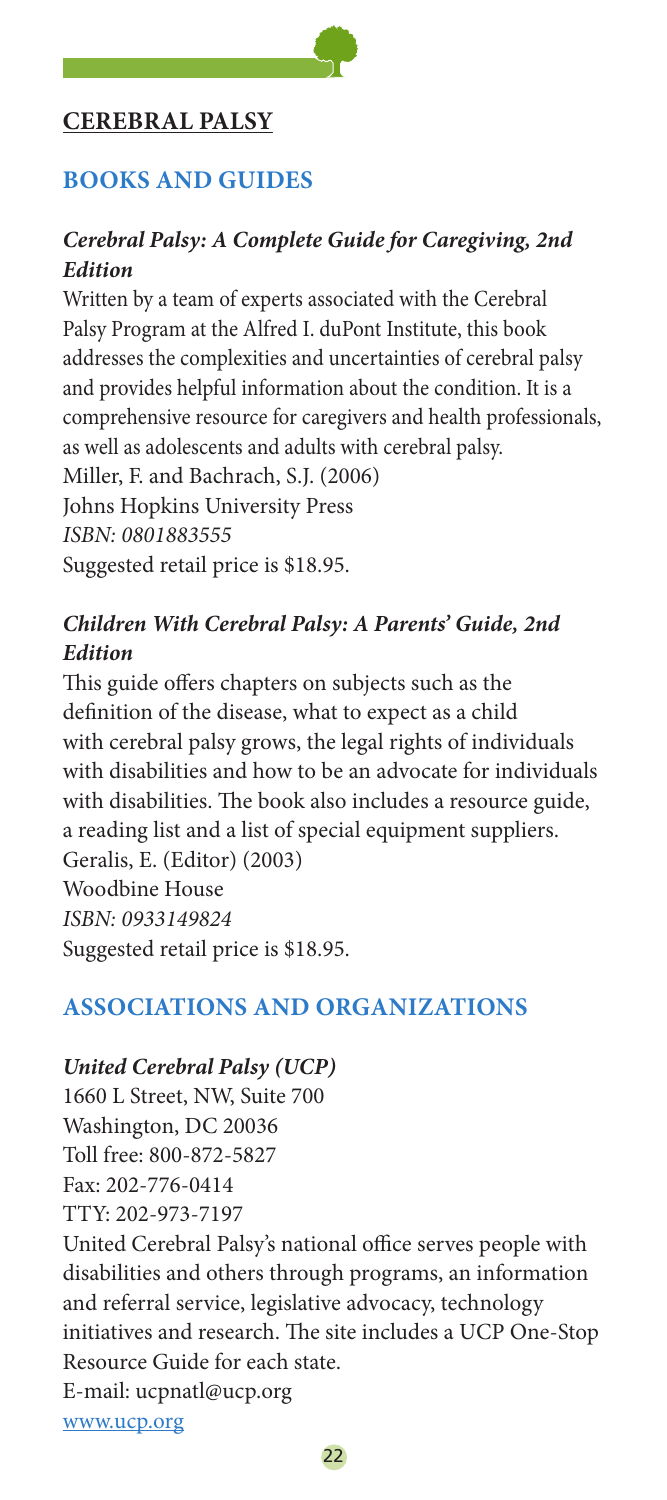# **DIABETES**

# **Books and Guides**

# *Diabetes Mellitus: A Practical Handbook*

This book focus on everyday concerns related to diabetes including diet, medication and exercise to promote optimal health. Now in its 9th edition this guide includes charts, tables and worksheets to help in managing the disease.

Dunn-Long, B. and Milchovich, S.K. (2006) Bull Publishing Company *ISBN: 1933503076* Suggested retail price is \$14.95.

#### *American Diabetes Association Complete Guide to Diabetes, 4th Edition*

This clearly written book encourages diabetics "to mesh the day-to-day management of diabetes" into the routine of their lives. It has been revised to provide the information people need to live active, healthy lives with diabetes. Chapters move from "What Is Diabetes?" (with discussion of causes and effects of Type I, Type II and gestational diabetes) to a glossary, an appendix on selfmonitoring and injection techniques and a list of resources and organizations.

American Diabetes Association (2005) *ISBN: 1580402372* Suggested retail price is \$29.95.

#### **Associations and Organizations**

#### *American Diabetes Association*

1701 North Beauregard Street Alexandria, VA 22311 Toll free: 800-DIABETES (800-342-2383) The American Diabetes Association provides news, information and research findings on diabetes to patients, families, caregivers and health care professionals. A database of local chapters is searchable by zip code. E-mail: askada@diabetes.org. www.diabetes.org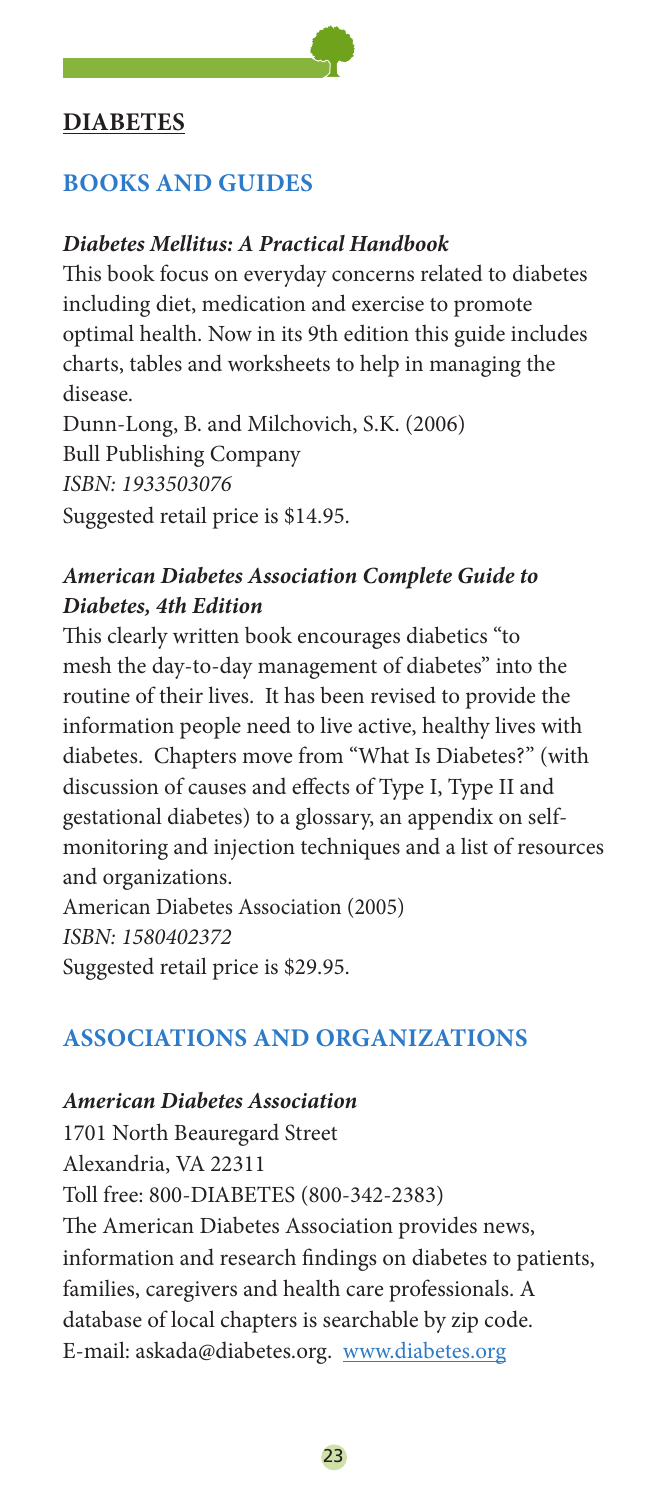# **Heart disease**

# **Associations and Organizations**

#### *American Heart Association*

National Center 7272 Greenville Avenue Dallas, TX 75231 Toll free: 800-AHA-USA1 (800-242-8721) The American Heart Association provides information on fighting heart disease and stroke. Its website features a section on heart related conditions such as heart failure and a support section for caregivers. www.americanheart.org

# **Mental illness**

# **Books and Guides**

# *What Every Patient, Family, Friend, and Caregiver Needs to Know About Psychiatry, 2nd Edition*

This layperson's guide contains information on the gamut of adult psychiatric disorders. It is written for patients and caregivers including family, friends and professionals. Roukema, R.W. (2003) American Psychiatric Publishing, Incorporated *ISBN: 1585621102* Suggested retail price is \$20.95.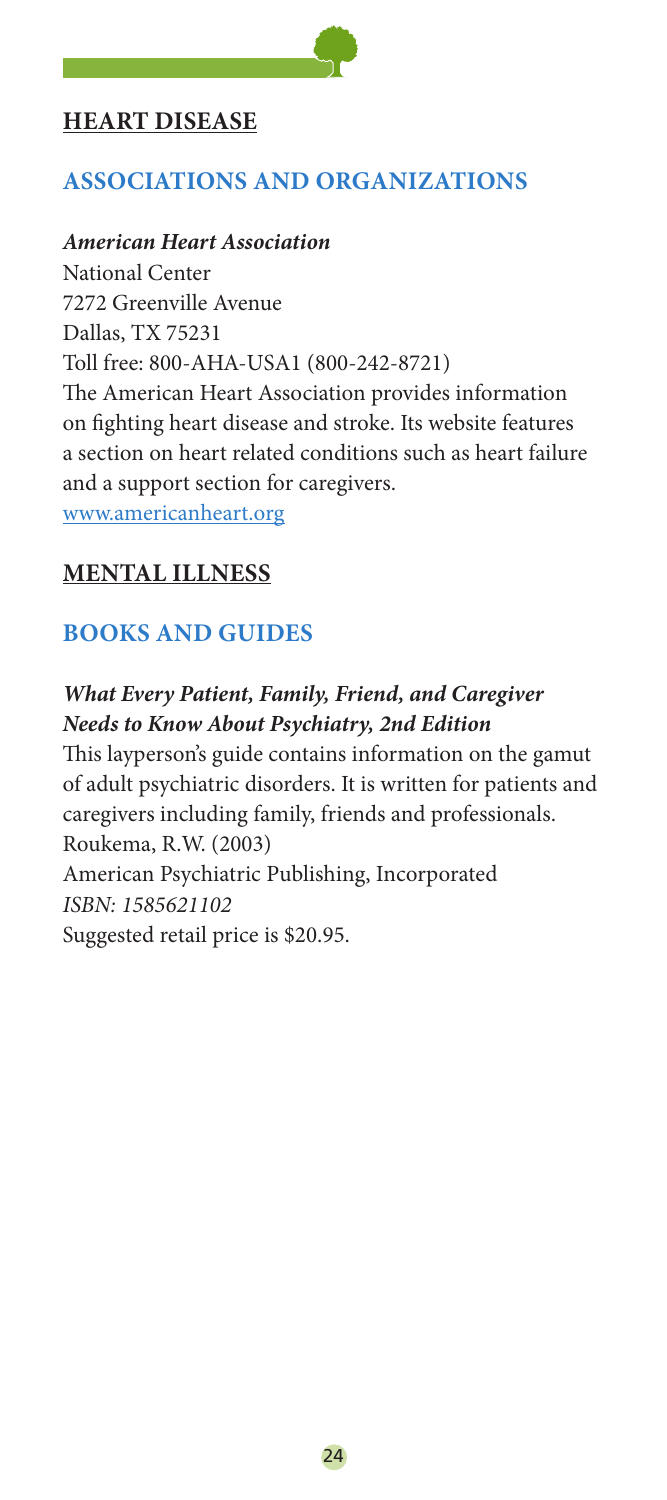# **Associations and Organizations**

#### *Mental Health America*

2000 N. Beauregard Street, 6th floor Alexandria, VA 22311 Toll free: 800-969-6642 TTY: 800-433-5959 Fax: 703-684-5968 Mental Health America, formerly known as the National Mental Health Association, is a nonprofit organization with 320 affiliates throughout the country dedicated to helping all people lead mentally healthier lives. The website includes FAQs, a section related to specific mental disorders and their treatment and facts about medications used to treat mental illness. The site also includes a "Help" section which provides individuals and their caregivers with information about various treatment options and support groups and allows them to search for local resources including MHA affiliates and mental health professionals. www.mentalhealthamerica.net

# **Multiple Sclerosis**

# **Books and Guides**

#### *Multiple Sclerosis: A Guide for Families, 3rd Edition*

This book provides information, advice and resources for families dealing with the issues that accompany Multiple Sclerosis. This third edition contains a new chapter entitled "Planning for Possible Care Needs." The book draws on information from specialists as well as individuals living with the disease. It includes resources and additional readings related to each chapter. Kalb, R. (2005) Demos Medical Publishing *ISBN: 1932603107* Suggested retail price is \$24.95.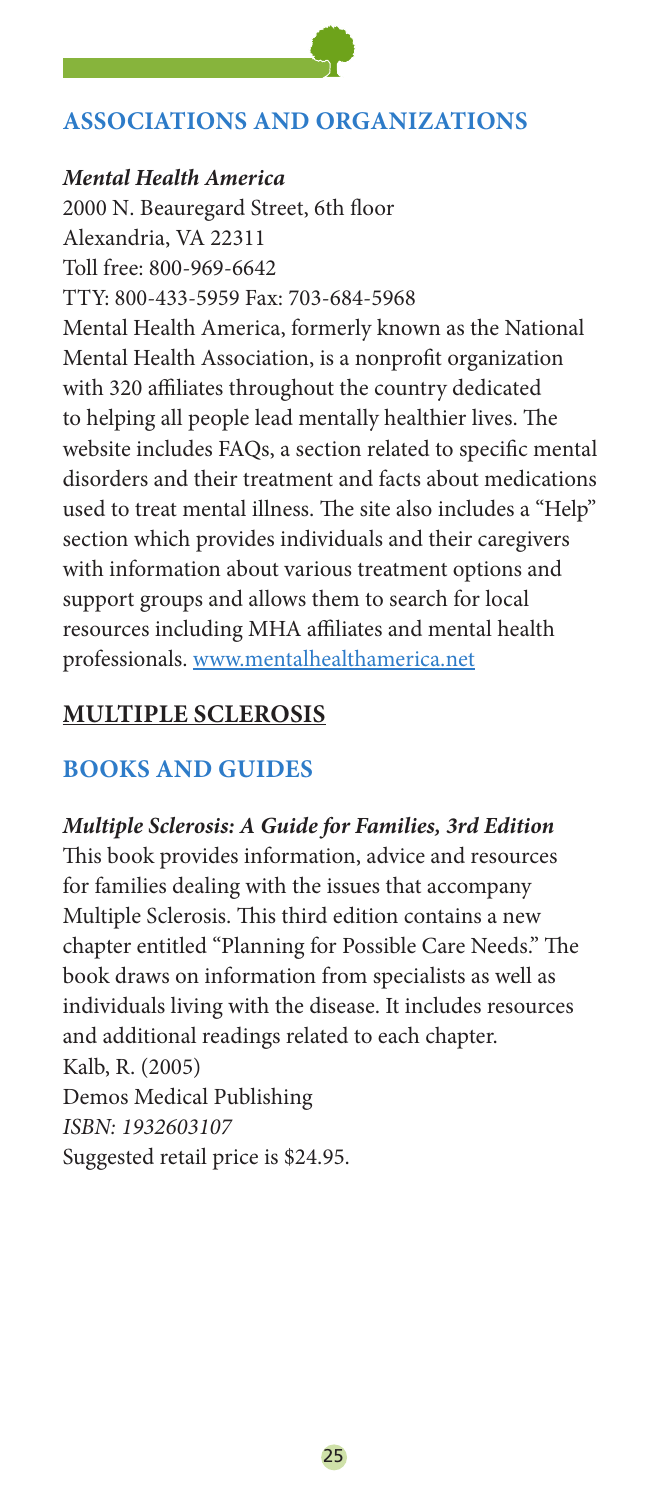# **Associations and Organizations**

# **The National Multiple Sclerosis (MS) Society**

733 Third Avenue New York, NY 10017 Toll free: 800-Fight-MS (800-344-4867) The National Multiple Sclerosis Society provides advocacy, research and information about living with MS and a list of local resources. A database of local chapters is searchable by zip code. E-mail: info@nmss.org. www.nmss.org

# **Parkinson's disease**

# **Books and Guides**

# *The Comfort of HomeTM for Parkinson Disease: A Guide for Caregivers*

This guide is intended to help caregivers, family members and individuals with Parkinson's disease understand the issues that confront those with the illness and their families. It focuses on the practical aspects of caregiving and includes tips for both caregivers and individuals who have Parkinson's disease.

Meyer, M.M., Derr, P., and Imke, S.C. (2007) CareTrust Publications, LLC ISBN: 0966476778 Suggested Retail Price is \$24.95.

"Initially, I didn't think I'd have to modify anything [at work], but as time wore on I did..."<sup>16</sup>

# *Parkinson's Disease: A Complete Guide for Patients and Families, 2nd Edition*

This book outlines Parkinson's treatments including new drugs, surgery and other therapies (diet, speech therapy, acupuncture). The book also advises patients about less clinical but equally important matters such as dealing with health insurance companies and informing employers. There is also a Q&A section and a resource directory. Weiner, W.J., Shulman, L.M., Lang, A.E. (2006) Johns Hopkins University Press *ISBN: 0801885469* Suggested retail price is \$17.95.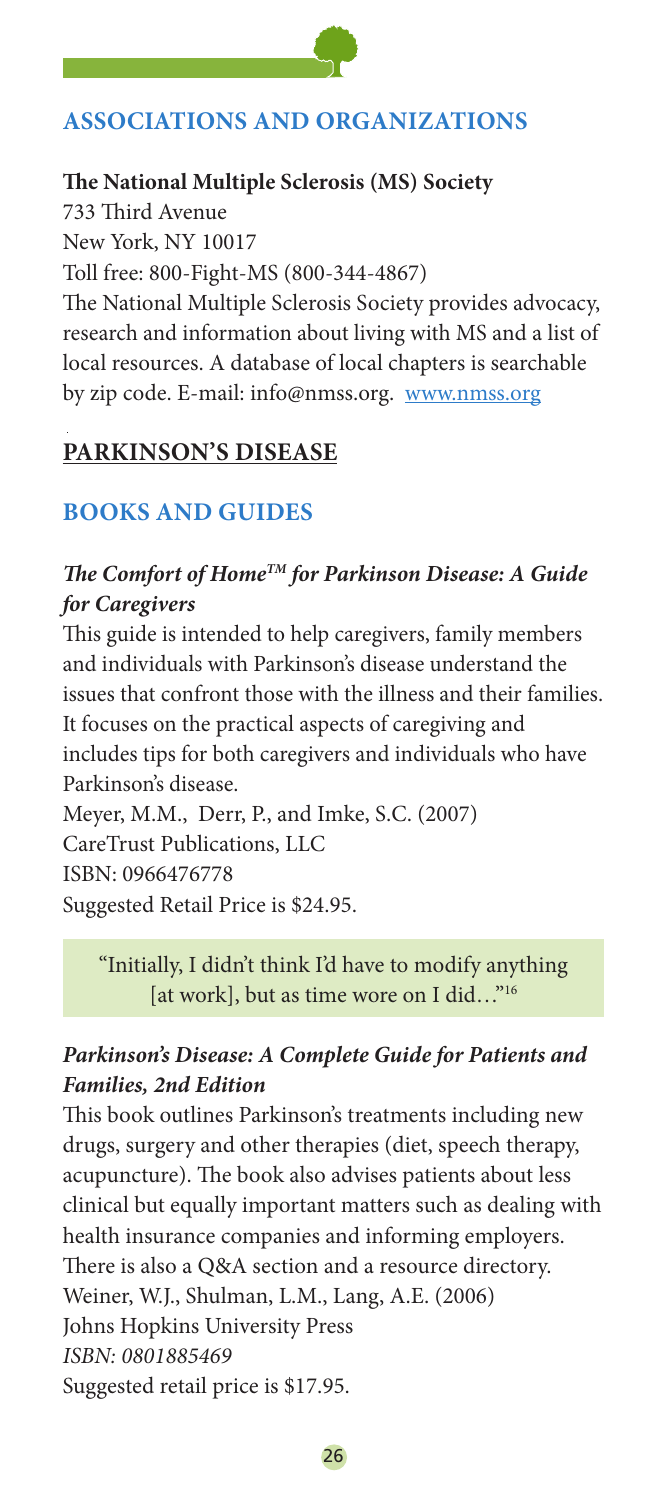# **Associations and Organizations**

*National Parkinson Foundation, Inc.*

1501 NW 9th Avenue Bob Hope Road Miami, FL 33136-1494 Toll free: 800-327-4545 Fax: 305-243-4403 The foundation provides educational and medical information to Parkinson patients, their families, neurologists and general medical practitioners. An extensive list of patient and caregiver resources can be found on its website. www.parkinson.org

#### **stroke**

# **Books and Guides**

*The Comfort of HomeTM for Stroke: A Guide for Caregivers* This guide is intended to help caregivers, family members and individuals with who have suffered a stroke to understand the issues that accompany a stroke and ways to address them. It focuses on the practical aspects of caregiving and provides guidance and additional resources for both caregivers and the individuals to whom they are providing care. Meyer, M.M., Derr, P., and Caswell, J. (2007) CareTrust Publications, LLC ISBN: 0966476778 Suggested Retail Price is \$24.95.

# **Associations and Organizations**

#### *American Stroke Association*

National Center 7272 Greenville Avenue Dallas TX 75231 Toll Free: 888-4-STROKE (888-478-7653) The American Stroke Association provides educational materials related to stroke, including a question and answer section for consumers, information on many of the issues individuals face in a section called "life after a stroke" and a free subscription to *Stroke CONNECTION Magazine.* The site also includes a database to search for local resources at www.local.strokeassociation.org. To order publications or if you have questions you may also call their toll free number above. www.strokeassociation.org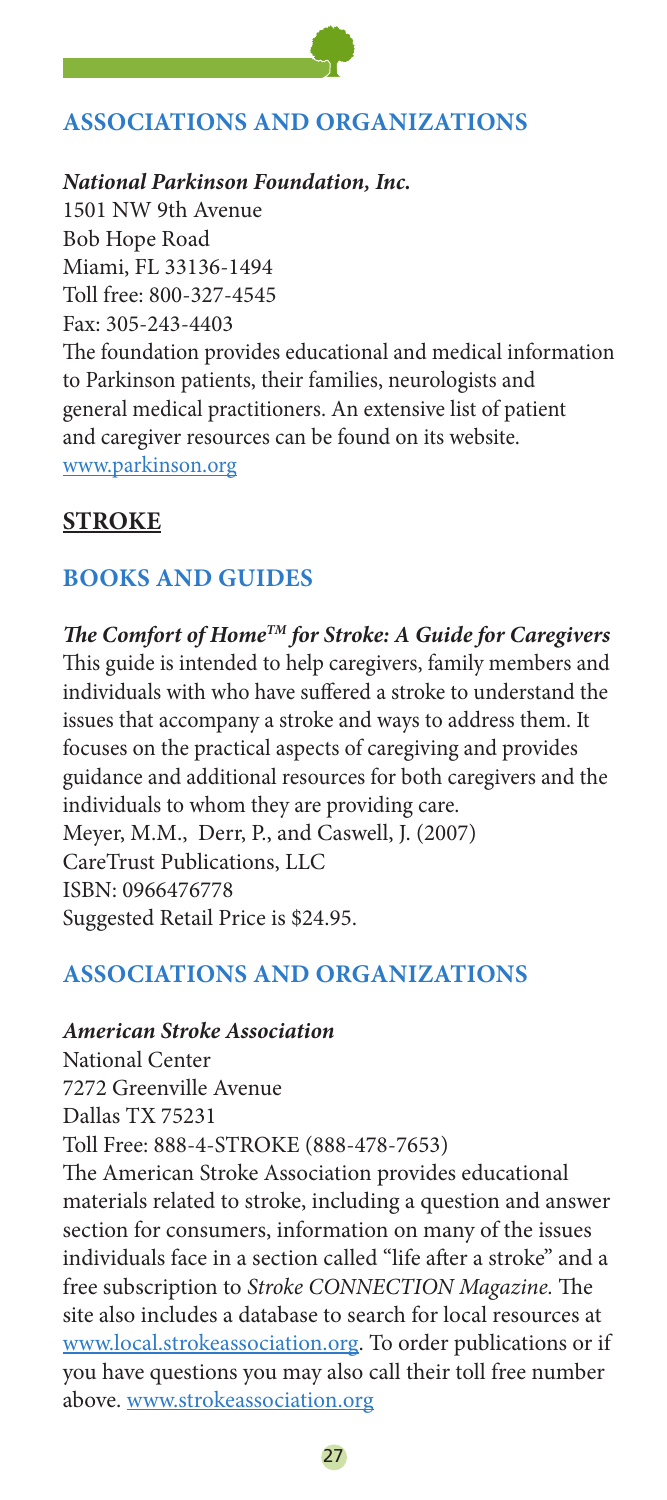

*National Stroke Association* 9707 E. Easter Lane Englewood, CO 80112 Toll free: 800-787-6537 Fax: 303-649-1328 The National Stroke Association offers information about stroke risk reduction, symptoms, the effects of stroke and a list of regional resources for caregivers and survivors of stroke. www.stroke.org

**financial and Legal resources**

# **Books and Guides**

# *The Complete Retirement Survival Guide: Everything You Need to Know to Safeguard Your Money, Your Health, and Your Independence.*

This book, written by two attorneys, offers a practical and general guide to elder law. The authors present simple but accurate explanations of issues facing older adults such as finances, health matters and legal issues. Wills, trusts, powers-of-attorney, long-term-care issues and even Medicare and Medicaid are addressed. Strauss, P., Ledermann, N. (2003)

Checkmark Books *ISBN: 0816048045* Suggested retail price is \$18.95

# *The Cost of Caring: Money Skills for Caregivers*

A financial guide for caregivers, including action plans and money management tips. The guide looks at the challenges caregivers face, including money management. It provides advice on juggling personal finances and the costs related to caring for a loved one. Johnson, A. and Rejnis, R. (1998) Johy Wiley & Sons *ISBN: 0471239259* Suggested retail price is \$14.95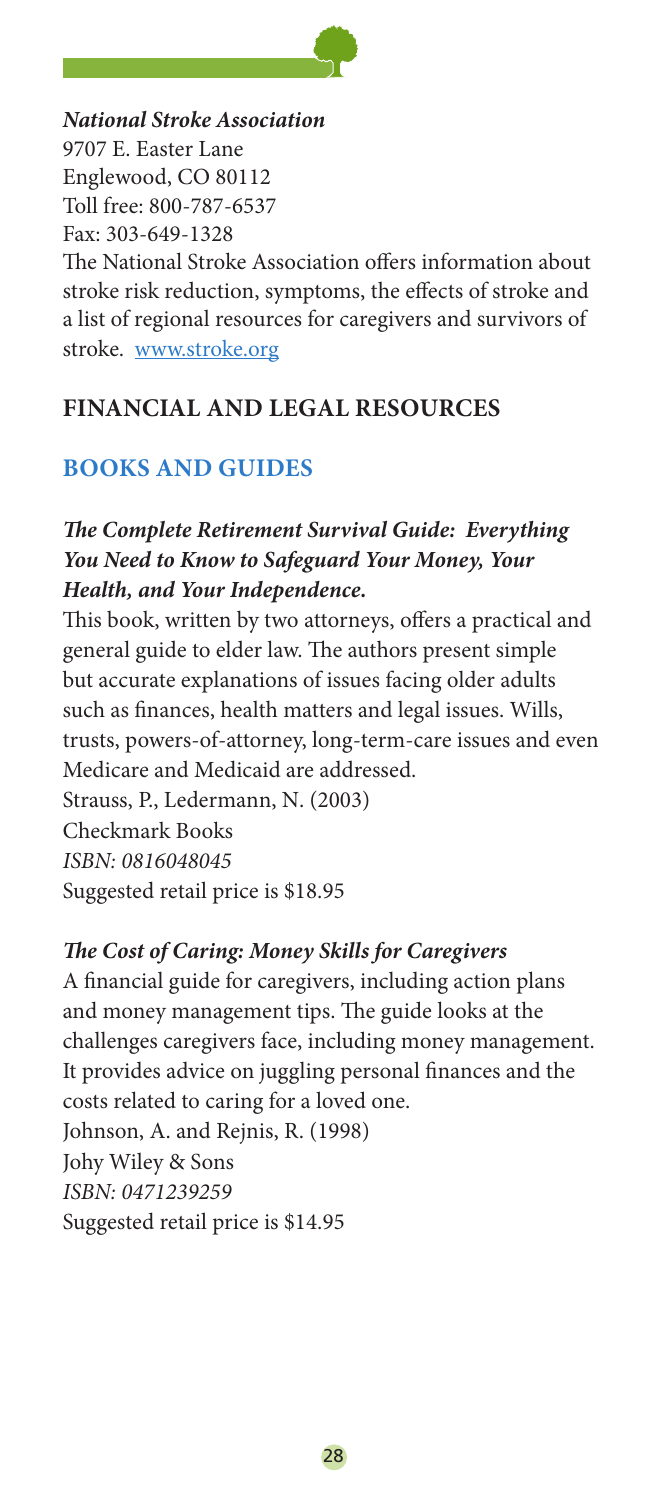

On average, caregivers pay \$200 per month out-of-pocket for groceries, medications, home modifications, etc., for the care recipient.<sup>17</sup>

# **Associations and Organizations**

### *American Bar Association (ABA)*

Commission on Law and Aging 740 15th Street, NW Washington, DC 20005-1022 Telephone: 202-662-8690 The site offers information addressing the legal aspects of planning for incapacity, including considering durable and medical powers of attorney, living wills and trusts. It provides booklets on Medigap insurance, advance medical directives and housing rights of older persons. www.abanet.org/aging

# *National Academy of Elder Law Attorneys (NAELA)*

1604 North Country Club Road Tucson, AZ 85716 Telephone: 520-881-4005 Fax: 520-325-7925 This site provides a national registry of attorneys specializing in elder law and a question and answer section related to finding and working with an elder law attorney. NAELA does not provide referrals to individual attorneys. www.naela.org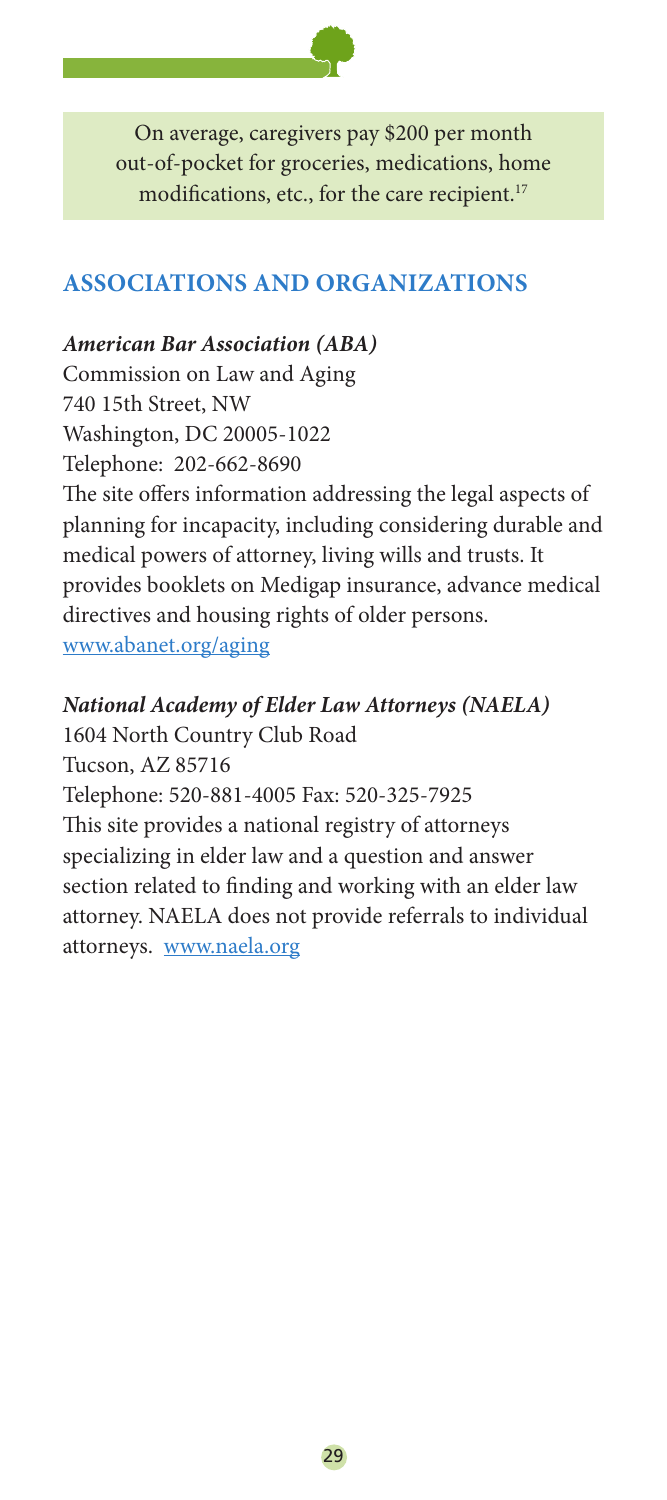# **End of life care**

# **Internet sites**

#### *Five Wishes*

Aging with Dignity PO Box 1661 Tallahassee, FL 32302-1661 Telephone: 850-681-2010 Fax: 850-681-2481 Five Wishes is a living will and a durable power of attorney for health care, valid in the majority of states, that addresses not only an individual's medical wishes, but also their personal, emotional and spiritual needs. It is easy to understand and use. (Check with your state to see if it will honor the Five Wishes document.) The project was supported by a grant from The Robert Wood Johnson Foundation. To order, write to Aging with Dignity, call toll free: 888-5-WISHES (888-594-7437), or go to www.agingwithdignity.org for online ordering. Single copies are \$5.00 each; pricing for bulk orders is available.

# **Associations and organizations**

#### *American Hospice Foundation*

2120 L Street, NW Suite 200 Washington, DC 20037 Telephone: 202-223-0204 Fax: 202-223-0208 The American Hospice Foundation supports programs that serve the needs of terminally ill and grieving individuals. The site contains information related to hospice and palliative care and caregiver specific information on end of life care and grief. www.americanhospice.org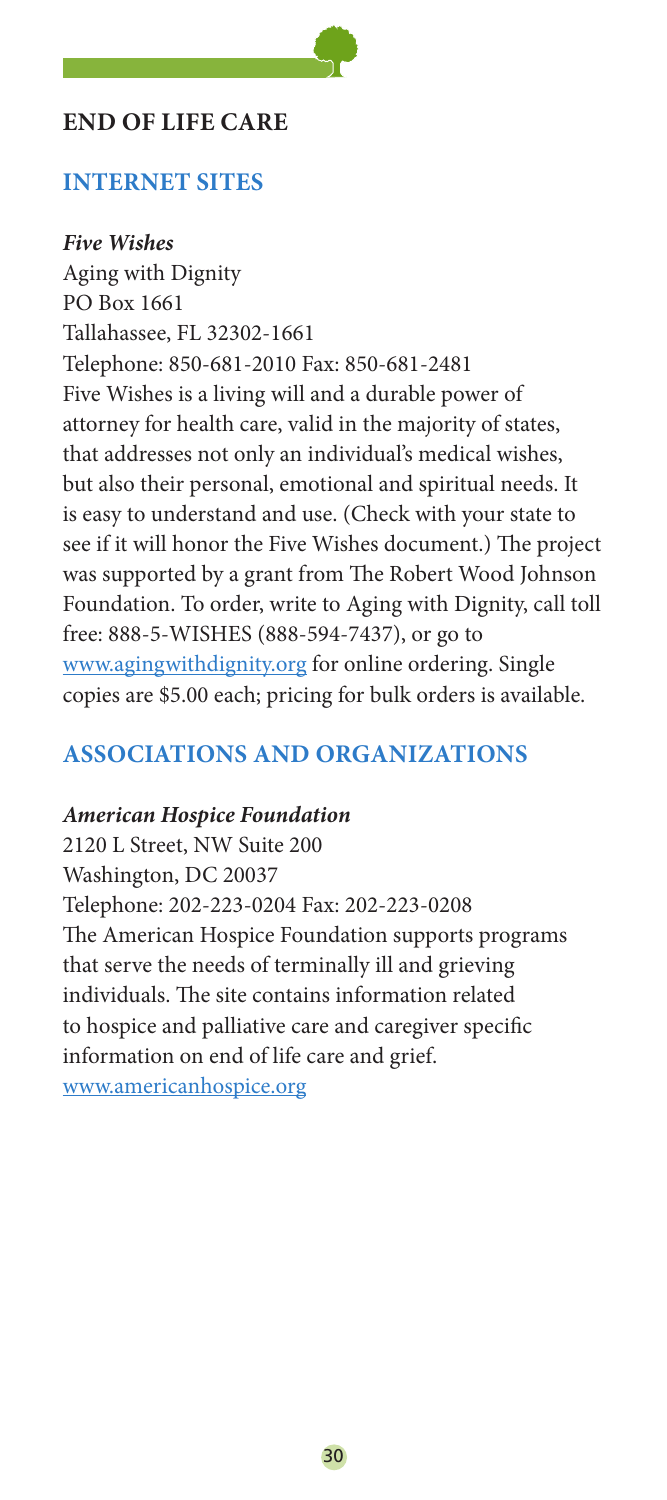

# *National Hospice & Palliative Care Organization (NHPCO)*

1700 Diagonal Road, Suite 625 Alexandria, Virginia 22314 Telephone: 703-837-1500 Fax: 703-837-1233 This organization was established in 1978 as the National Hospice Organization and changed its name in 2000. It is the largest non-profit hospice and palliative care organization representing programs and professionals in the United States. This site includes a wealth of information about resources. The NHPCO Helpline (800-658-8898) provides free consumer information on hospice care and puts the public in direct contact with hospice programs. www.nhpco.org

# **For pet owners**

#### *Home for Life® Angel Care ProgramSM*

P.O. Box 847

Stillwater, MN 55082

Toll free: 800-252-5918 Fax: 651-998-1512

The national "Home for Life Animal Sanctuary's Angel Care Program" provides a safe, affordable residence for an individual's pet if the owner dies, moves to a nursing home, or to another residence where pets are not allowed. The animal is guaranteed a "Home for Life" when their owner meets the qualifications for enrollment of their pet in the program. Enrollment fees differ depending on the age of the individual. If the owner's circumstances change and pet placement is necessary, Home for Life personnel arrange for air or ground travel or even retrieval to the sanctuary directly by Home for Life caretakers. Home for Life is a non-profit corporation.

E-mail: info@homeforlife.org www.homeforlife.org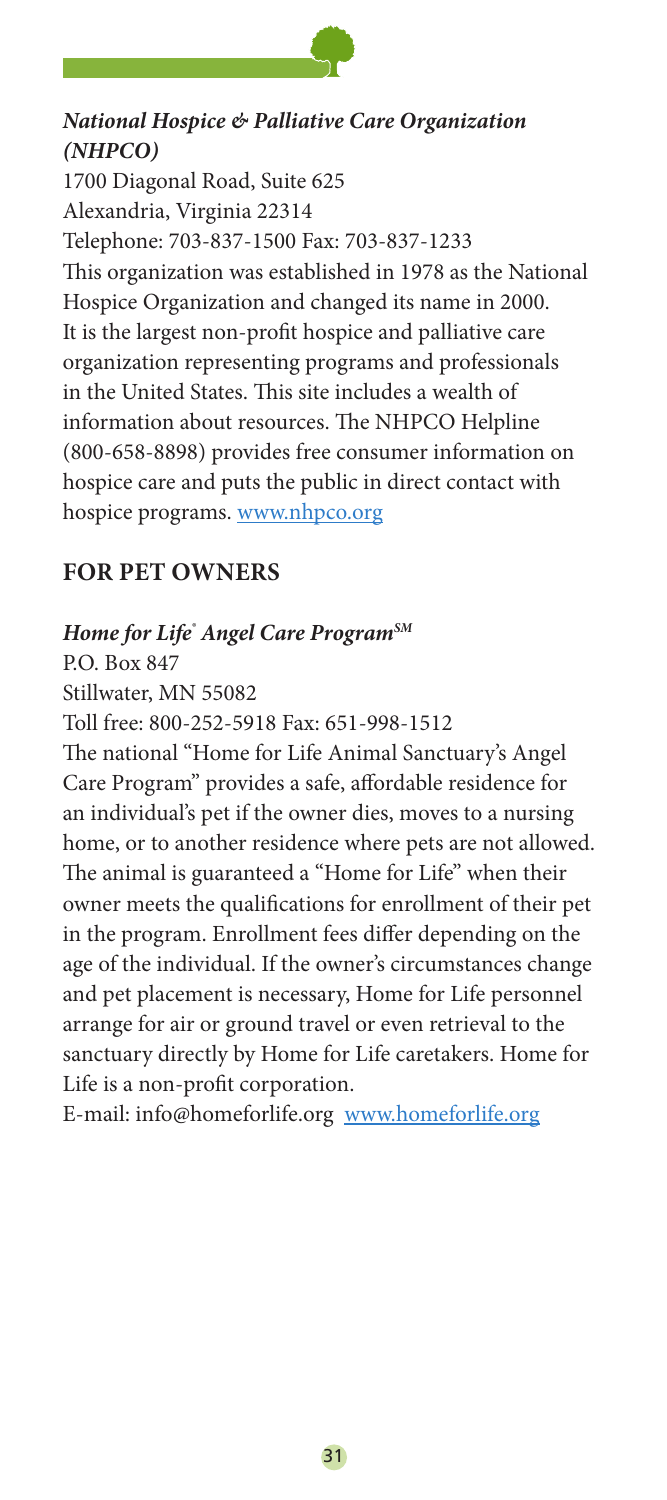# **Government resources**

# *The U.S. Administration on Aging*

The Administration on Aging (AoA) is an agency in the U.S. Department of Health and Human Services that provides resources and information for older adults and their caregivers. Its mission is to promote the dignity and independence of older people, and to help society prepare for an aging population. The AoA operates the Center for Communication and Consumer Services, which can be reached at 202-619-0724. Go to www.aoa.gov and click on "Elders and Families" for a list of consumer-friendly pages.

# *BenefitsCheckUp*

This site was developed by the National Council on Aging (NCOA) and can assist seniors and their families in determining benefit eligibility for services in their area. Access the site at: http://www.benefitscheckup.org/

*The National Family Caregiver Support Program (NFCSP), established as a result of the Older Americans Act Amendments of 2000, supports caregiver programs through area agencies on aging across the country. You can locate these services in your community by calling the Eldercare Locator at 1-800-677-1116.*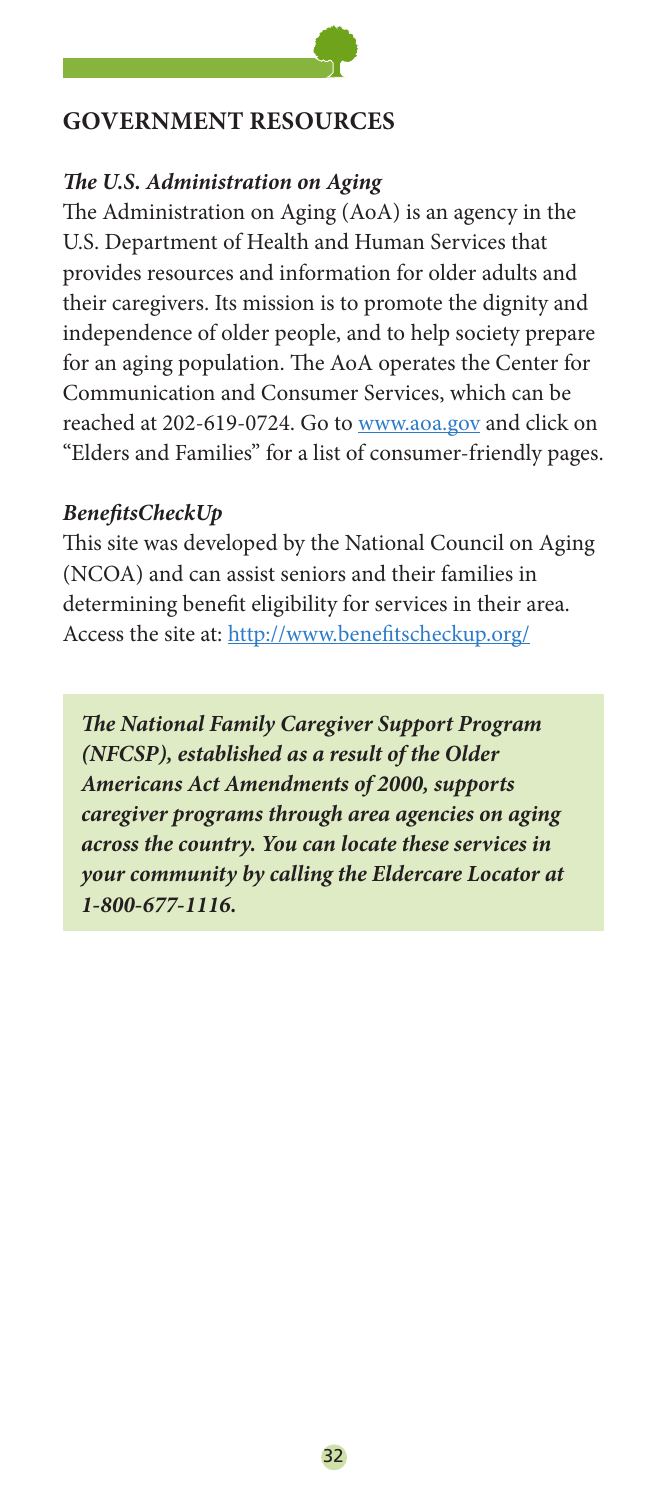

#### *Eldercare Locator*

Toll free: 800-677-1116 (9 a.m.–8 p.m. ET) The Eldercare Locator is a public service of the U.S. Administration on Aging. The service helps older adults and their caregivers find service in their area. The Eldercare Locator can be accessed through its toll free telephone line, staffed by trained information specialists, or through its website. www.eldercare.gov

#### *FirstGov for Seniors*

FirstGov for Seniors offers a wide range of information and government services. One of its objectives is to offer the convenience of conducting business with the government online, such as estimation of Social Security benefits. It also provides information related to a number of topics including health, housing for older Americans and consumer protection for seniors. www.seniors.gov

#### *healthfinder®*

Developed by the U.S. Department of Health and Human Services, *healthfinder* helps users locate selected online publications, clearinghouses, databases, websites and support and self-help groups, as well as government agencies and nonprofit organizations that produce reliable information for the public. Consumers can also take online quizzes related to a variety of health topics. www.healthfinder.gov

#### *Medicare.gov*

This site is the official U.S. government consumer site for information on Medicare and is operated by the Centers for Medicare & Medicaid Services (CMS). At this site consumers can search for information on health plans, nursing homes, dialysis facilities, Medigap policies, Medicare activities, participating physicians and Medicare prescription drug plans in their area. The site also provides information on Medicare basics such as eligibility, enrollment, Medicare cards and replacement cards. Medicare publications may also be ordered. Some publications are available in large print, Spanish, Chinese, audiotape and Braille.

Toll free: 800-MEDICARE (800-633-4227) www.medicare.gov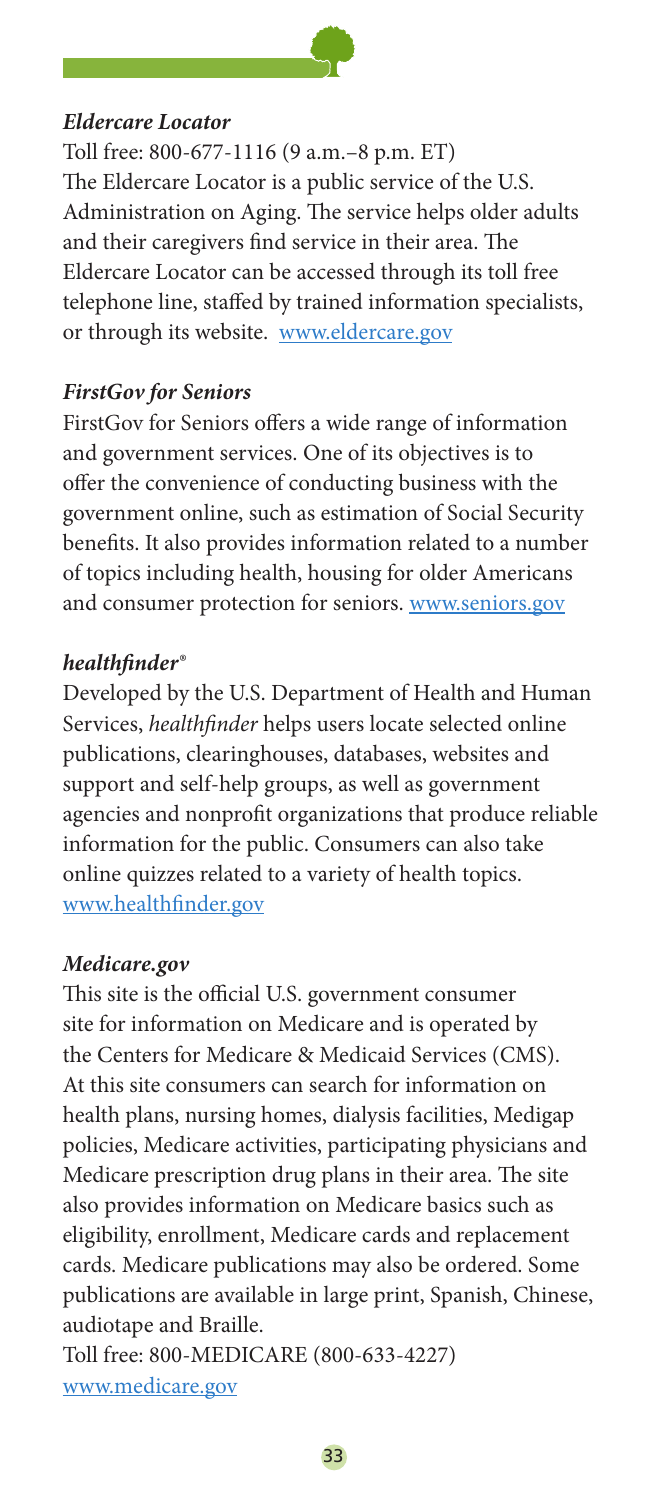

#### *Medicare Basics: A Guide for Caregivers*

This is an online resource produced by the Centers for Medicare & Medicaid Services (CMS) to help caregivers understand their care recipients' options under Medicare and guide them through eight decision points in the healthcare process. The guide is available at: www.medicare.gov/Publications/Pubs/pdf/11034.pdf

#### *National Institute on Aging (NIA)*

The National Institute on Aging produces a number of publications that contain valuable information related to health issues that affect older Americans. Publication categories include sections on healthy aging, caregiving, planning and decision making, making sense of health information and a variety of disease specific conditions. The site currently offers a publication called *Talking With Your Doctor* at http://www.nia.nih.gov/HealthInformation/ Publications/TalkingWithYourDoctor/, which is a guide for older people to help them to get the information they need when seeing the doctor. Other publications can be downloaded or ordered from http://www.niapublications. org/. For help with ordering publications you may also call 1-800-222-2225.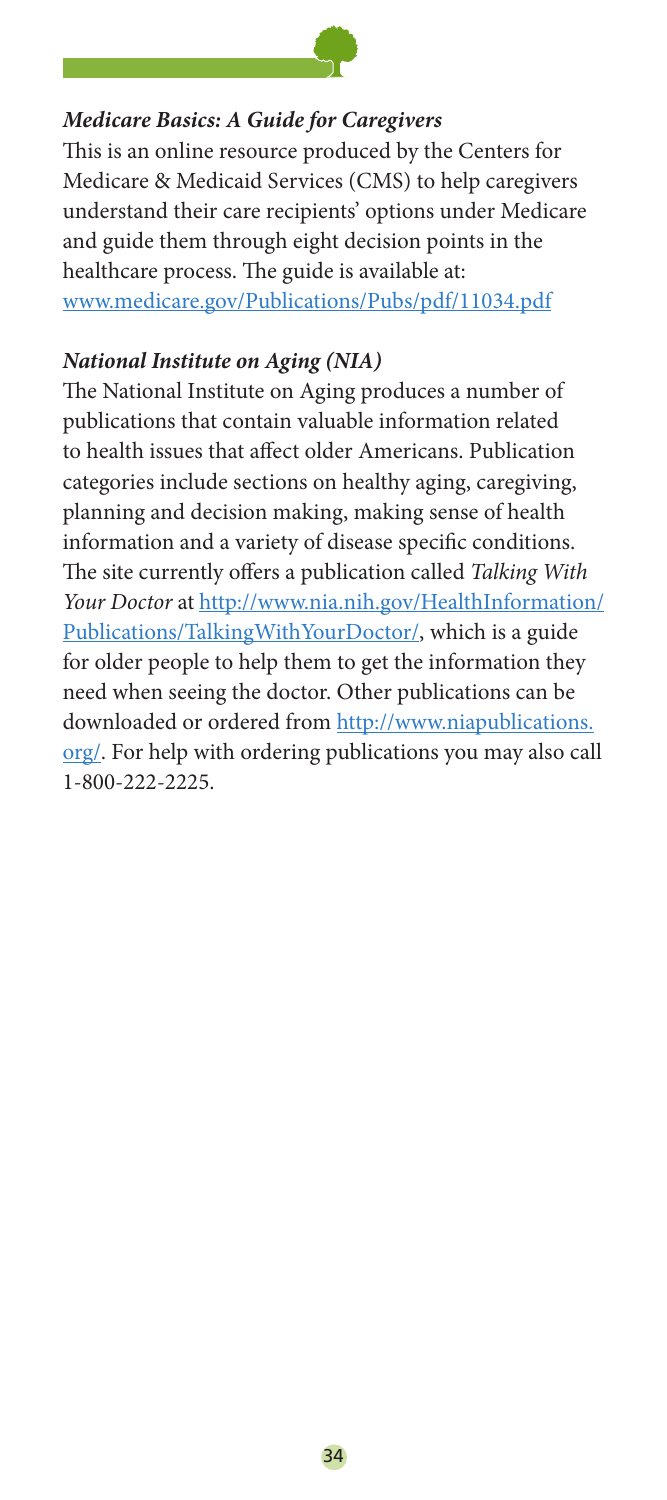

#### Endnotes

<sup>1</sup> Caregiving in the U.S. – Findings from a National Survey, National Alliance for Caregiving and AARP, April 2004.

- <sup>3</sup> Arno, P., *Economic Value of Informal Caregiving*, Presented at the Care Coordination and Caregiver Forum, Department of Veterans Affairs, NIH, Bethesda, MD, January 25-27, 2006.
- <sup>4</sup> *Caregiving in the U.S. Findings from a National Survey*, National Alliance for Caregiving and AARP, April 2004.
- <sup>5</sup> Ibid.
- <sup>6</sup> Ibid.
- <sup>7</sup> *Family Caregiving*, Since You Care, MetLife Mature Market Institute and the National Alliance for Caregiving, 2003.
- <sup>8</sup> *Caregiving in the U.S. Findings from a National Survey*, National Alliance for Caregiving and AARP, April 2004.
- <sup>9</sup> Ibid.
- <sup>10</sup> *What Is Assisted Living?*, Consumer Information Center, Assisted Living Federation of America, Fairfax, VA, July 14, 2000.
- <sup>11</sup> Family Caregiving in the U.S. Findings from a National Survey, National Alliance for Caregiving and AARP, June 1997.
- <sup>12</sup> Understanding Home Care Agency Options, Since You Care, MetLife Mature Market Institute and the National Alliance for Caregiving, 2003.
- <sup>13</sup> Family Caregiving in the U.S. Findings from a National Survey, National Alliance for Caregiving and AARP, June 1997.
- <sup>14</sup> Making the Nursing Home Choice, Since You Care, MetLife Mature Market Institute and the National Alliance for Caregiving, 2003.
- <sup>15</sup> Koppel, R., *Alzheimer's Disease: The Costs of U.S. Businesses in 2002*.
- <sup>16</sup> The MetLife Juggling Act Study Balancing Caregiving with Work and the *Costs Involved*, MetLife Mature Market Institute, November, 1999.
- <sup>17</sup> *Caregiving in the U.S.* Findings from a National Survey, National Alliance for Caregiving and AARP, April 2004.

<sup>&</sup>lt;sup>2</sup> Ibid.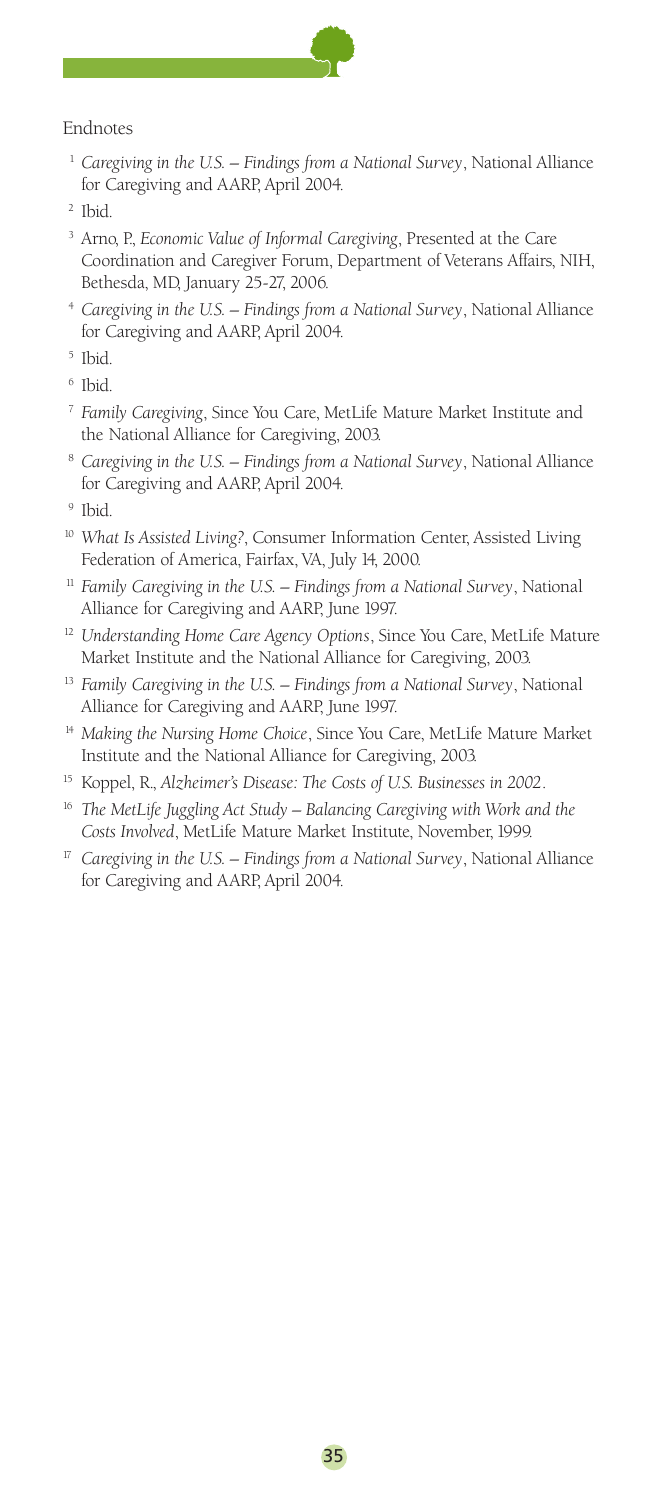

#### *The MetLife Mature Market Institute®*

MetLife Mature Market Institute® is the company's information and policy resource center on issues related to aging, retirement, long-term care and the mature market. The Institute, staffed by gerontologists, provides research, training and education, consultation and information to support Metropolitan Life Insurance Company, its corporate customers and business partners. MetLife, a subsidiary of MetLife, Inc. (NYSE: MET), is a leading provider of insurance and other financial services to individual and institutional customers.

#### *National Alliance for Caregiving*

Established in 1996, the National Alliance for Caregiving is a nonprofit coalition of national organizations that focuses on issues of family caregiving across the life span. The Alliance was created to conduct research, do policy analysis, develop national programs and increase public awareness of family caregiving issues.

#### *National Association of Area Agencies on Aging*

The National Association of Area Agencies on Aging (n4a) is the umbrella organization for our nation's 655 area agencies on aging (AAAs) and the representative body in Washington, DC, for the interests of 240 Title VI - Native American aging programs. Through its presence in Washington, n4a advocates on behalf of the local aging agencies to ensure that needed resources and support services are available to older Americans and their caregivers.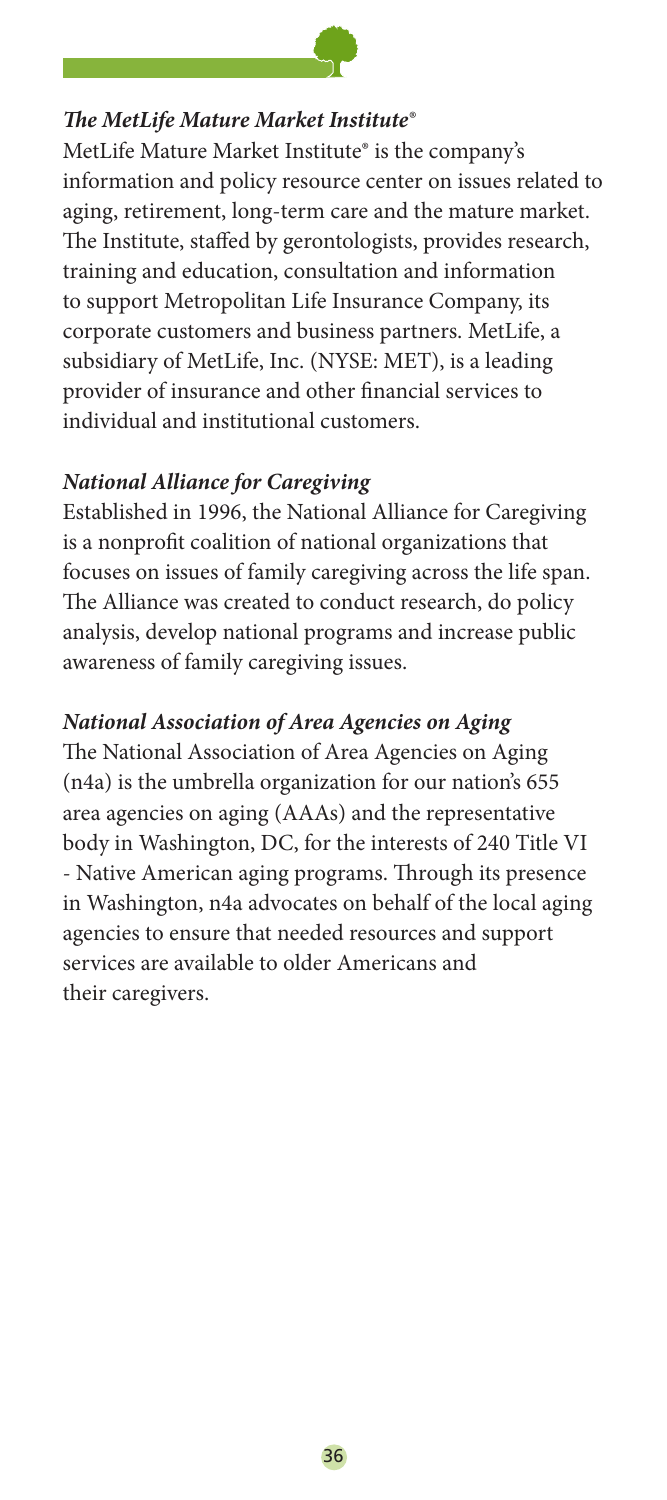

MetLife Mature Market Institute 57 Greens Farms Road Westport, CT 06880 203-221-6580 203-454-5339 Fax MatureMarketInstitute@metlife.com www.maturemarketinstitute.com

National Alliance for Caregiving 4720 Montgomery Lane, Fifth Floor Bethesda, MD 20814 info@caregiving.org www.caregiving.org

National Association of Area Agencies on Aging (n4a) 1730 Rhode Island Avenue, NW Suite 1200 Washington, DC 20036 202-872-0888 202-872-0057 Fax www.n4a.org